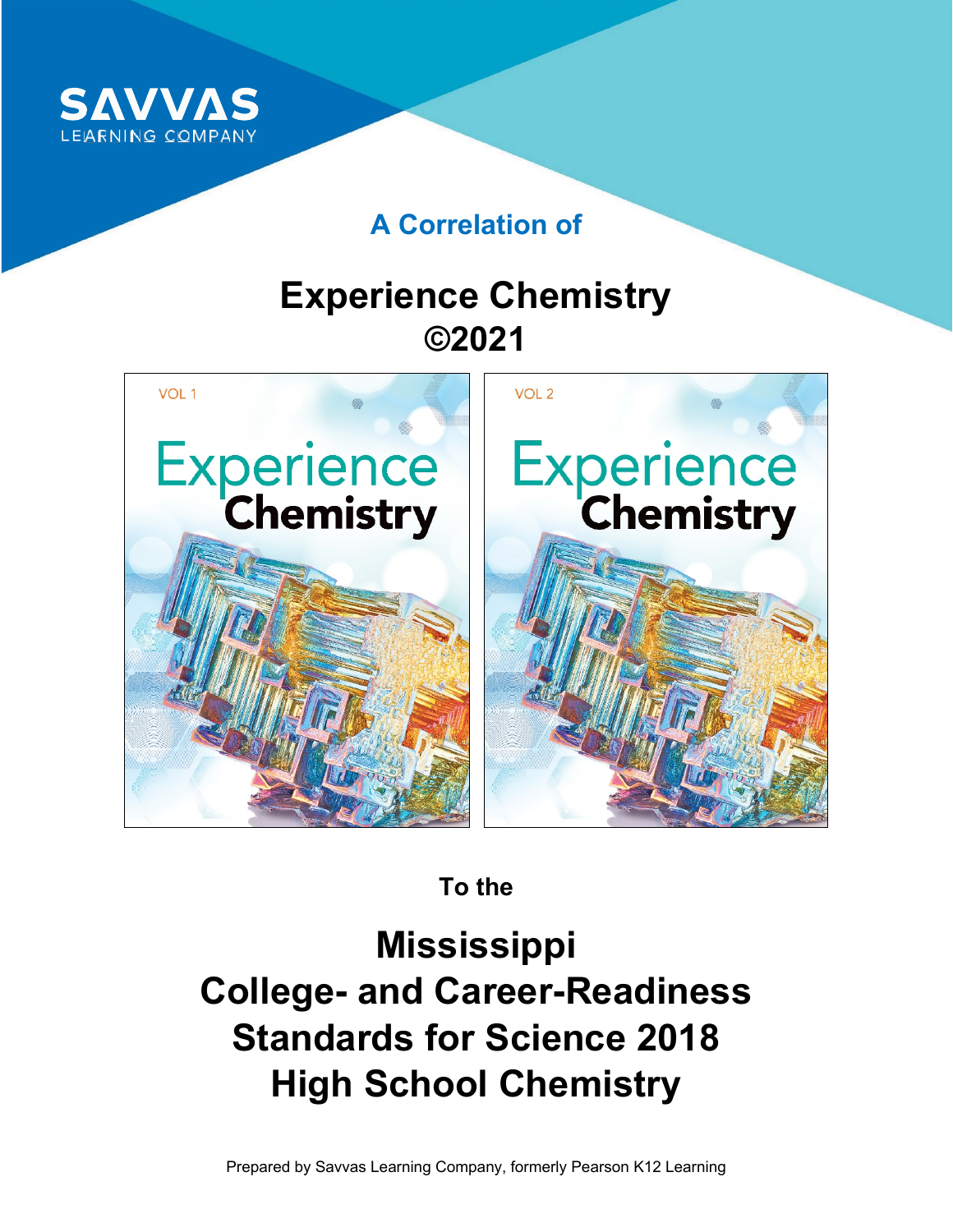#### **Introduction**

This document demonstrates how **Experience Chemistry ©2021** supports the Mississippi College- and Career-Readiness Standards for Science: High School Chemistry. Correlation references include the Experience Notebook (Vol. 1 and 2), Teacher Guide, and online digital assets.

Savvas Learning Company is excited to introduce **Experience Chemistry!** From climate change, water quality, and the newest energy sources, to the foods we grow and eat, your students will experience chemistry like never before. The program uses cool, weird, and amazing phenomena to engage students in 3-D science. Give students an up-close, first-hand experience they'll never forget.

#### **Be the first to** *Experience It!*

Storylines are organized around a real-world Anchoring Phenomena that sparks student curiosity, gives a purpose to learning and connects chemistry concepts through a unifying unique occurrence. Students encounter everyday phenomena through Claims-Evidence Reasoning Exercises, Authentic Readings, STEM Projects, and Engineering Performance Tasks.

#### **Explore Phenomena with Flinn Scientific!**

**Experience Chemistry** and Flinn Scientific partner to deliver high-quality inquiry opportunities to chemistry classrooms. Lab Experiments, Engineering Challenges, Performance Tasks, Virtual Reality Simulations, and Lab Videos by Flinn Scientific immerse students in hands-on chemistry.

#### **Hands-On Labs**

• Assign student-friendly labs focused on real-world phenomena in every learning experience.

• Customize your lessons with four versions of every lab including Open-Ended, Guided, Shortened, and Advanced.

#### **Lab Videos**

• Background videos, demo videos and summary videos engage and connect students to the phenomena, prepare students and instructors for set-up and revisit concepts before assessments.

#### **Design Challenges and Performance Tasks**

• Students mimic the real-world activities of engineers as they define and solve problems and design, test and evaluate solutions.

• Students demonstrate mastery of three-dimensional learning at the end of every Investigation with a Performance-Based assessment.

#### **Lab Kits**

• Simplify lab set-up and solution preparation with time-saving lab kits.

#### **Virtual Reality**

• Immerse your students in 360º simulations that bring chemistry to life.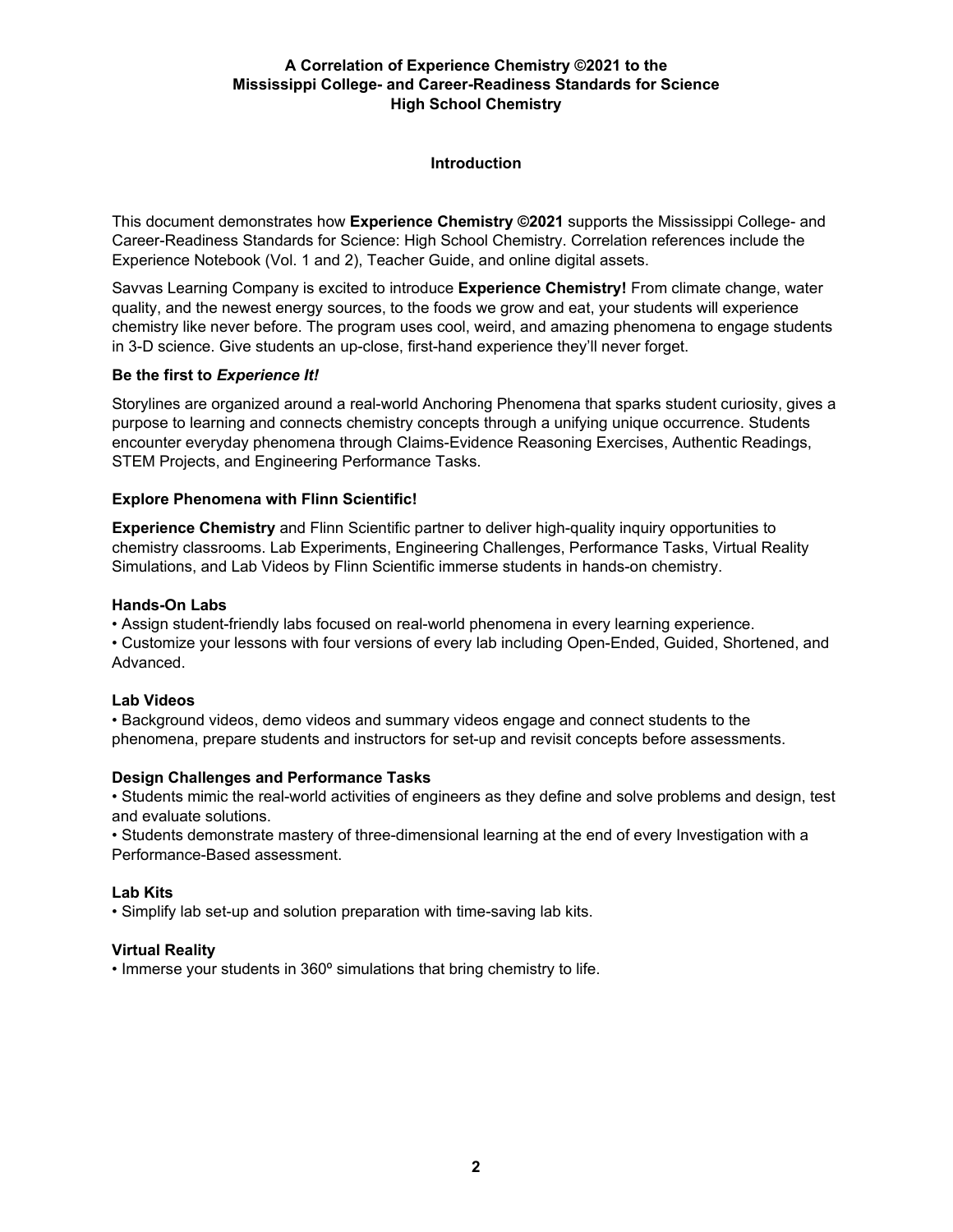# **Table of Contents**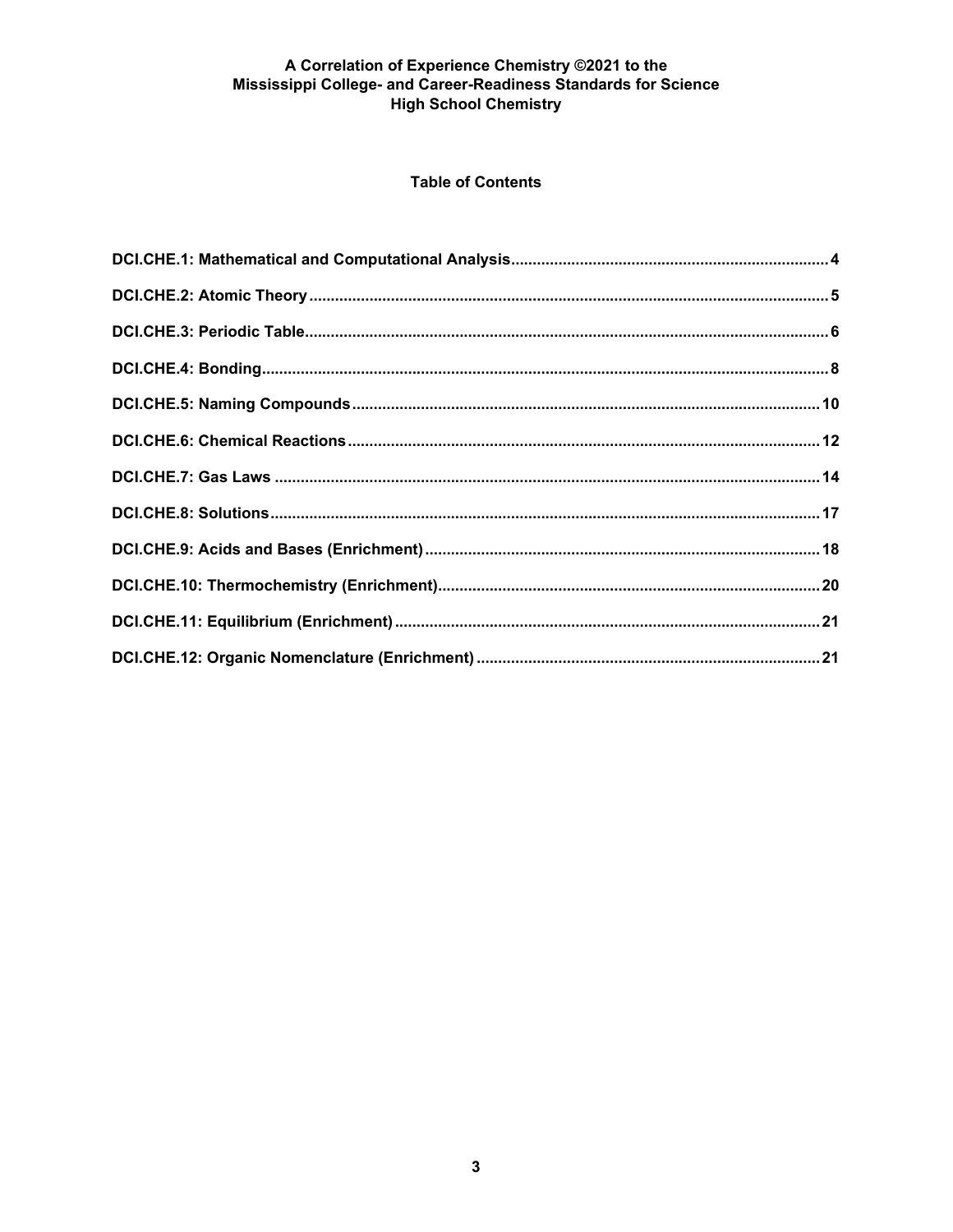| <b>Mississippi College- and Career-Readiness</b><br><b>Standards for Science: High School Chemistry</b>                                       | <b>Experience Chemistry</b><br>©2021                                                                                                                                                                                                                                                                                                                                                                                                                                                                                                                                                                                                                                                                                                                                               |
|-----------------------------------------------------------------------------------------------------------------------------------------------|------------------------------------------------------------------------------------------------------------------------------------------------------------------------------------------------------------------------------------------------------------------------------------------------------------------------------------------------------------------------------------------------------------------------------------------------------------------------------------------------------------------------------------------------------------------------------------------------------------------------------------------------------------------------------------------------------------------------------------------------------------------------------------|
| <b>DCI.CHE.1: Mathematical and Computational Analysis</b>                                                                                     |                                                                                                                                                                                                                                                                                                                                                                                                                                                                                                                                                                                                                                                                                                                                                                                    |
| CHE.1: Students will use mathematical and computational analysis to evaluate problems.                                                        |                                                                                                                                                                                                                                                                                                                                                                                                                                                                                                                                                                                                                                                                                                                                                                                    |
| CHE.1.1: Use dimensional analysis (factor/label) and<br>significant figures to convert units and solve<br>problems.                           | <b>Experience Notebook, Vol. 1:</b><br>Sample Problem: Converting Number of Atoms to<br>Molecules, 177<br>Sample Problem: Converting Moles to Mass, 185<br>Sample Problem: Converting Mass to Moles, 186<br>Sample Problem: Calculating the Mass of an Element<br>in a Compound Using Percent Composition, 197<br>SEP Use Mathematics, 257<br>SEP Use Mathematics, 260<br>Sample Problem: Calculating Moles of a Product,<br>261<br>Sample Problem: Calculating the Volume of a<br>Product, 265<br>SEP Use Computational Thinking, 266<br>Revisit Investigative Phenomenon, 268<br>Revisit Investigative Phenomenon, 298<br><b>Teacher Guide:</b><br>Inquiry Labs: Mole Ratios; Determine an Empirical<br>Formula; Determination of Reaction Output;<br>Formation of Barium Iodate |
|                                                                                                                                               | Digital Activities: Mole Road Map; Stoichiometry<br>Calculations<br>Performance-Based Assessments: Analysis of<br><b>Basic Copper Carbonate</b>                                                                                                                                                                                                                                                                                                                                                                                                                                                                                                                                                                                                                                    |
| <b>CHE.1.2:</b> Design and conduct experiments using<br>appropriate measurements, significant figures,<br>graphical analysis to analyze data. | <b>Experience Notebook, Vol. 1:</b><br>SEP Plan an Investigation, 75<br>SEP Plan an Investigation, 111<br>SEP Plan an Investigation, 142<br>Revisit Investigative Phenomenon, 212<br>SEP Plan an Investigation, 249<br><b>Experience Notebook, Vol. 2:</b><br>SEP Plan an Investigation, 6<br>SEP Plan an Investigation, 54<br>SEP Plan an Investigation, 173<br><b>Teacher Guide:</b><br><b>Performance-Based Assessments: Gravimetric</b><br>Analysis of Periodic Trends; Qualitative Analysis and<br>Chemical Bonding; Analysis of Basic Copper<br>Carbonate; The Stoichiometry of Filling a Balloon;<br>Enthalpy of a Neutralization Reaction; Rates of<br>Reaction and Dissolution; Quantitative Analysis of<br>Acid Rain                                                     |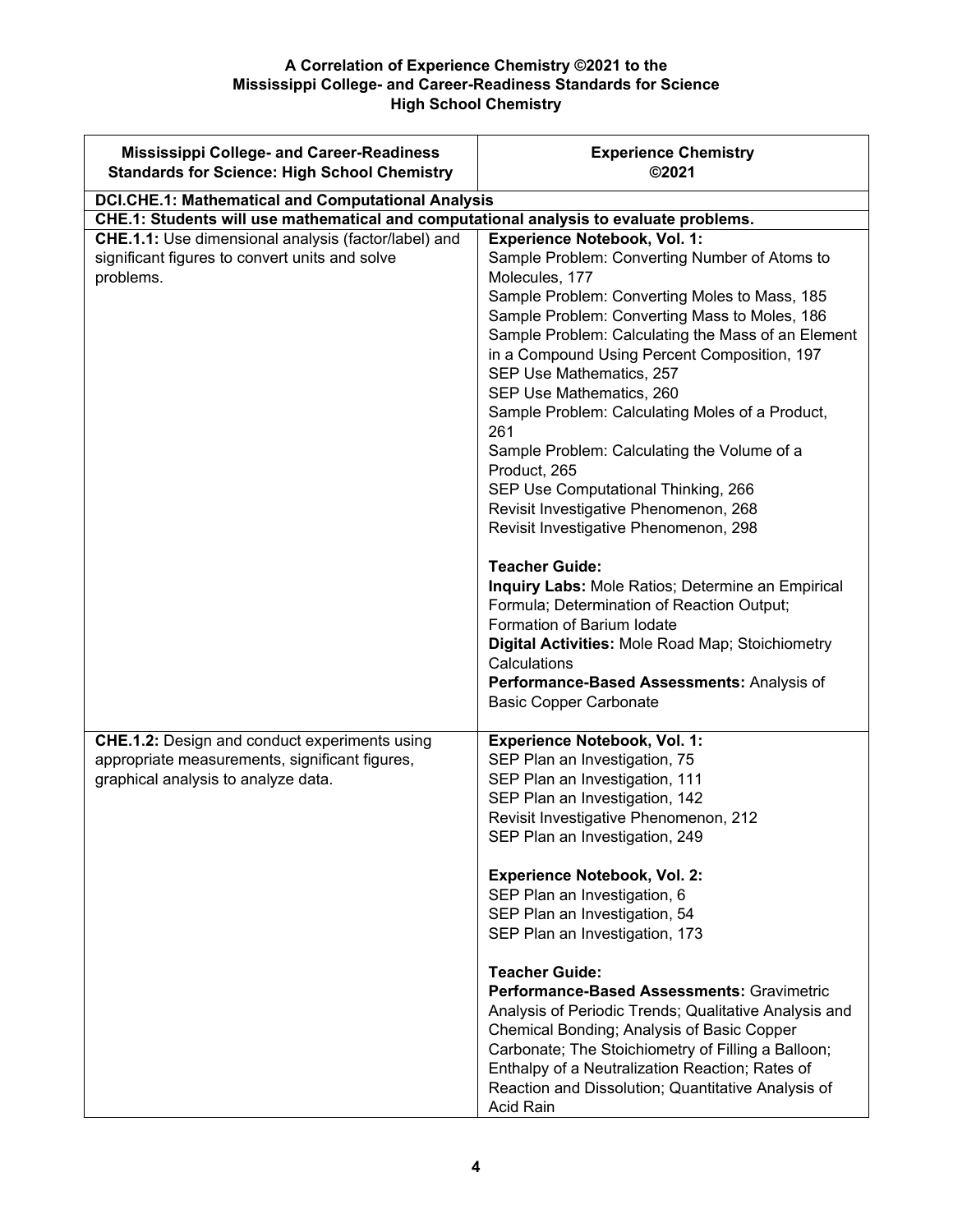| <b>Mississippi College- and Career-Readiness</b><br><b>Standards for Science: High School Chemistry</b>                                                                                                                                            | <b>Experience Chemistry</b><br>©2021                                                                                                                                                                                                                                  |
|----------------------------------------------------------------------------------------------------------------------------------------------------------------------------------------------------------------------------------------------------|-----------------------------------------------------------------------------------------------------------------------------------------------------------------------------------------------------------------------------------------------------------------------|
| <b>CHE.1.3: Research information from multiple</b><br>appropriate sources and assess the credibility,<br>accuracy, possible bias, and conclusions of each<br>publication.                                                                          | <b>Experience Notebook, Vol. 1:</b><br>Revisit Investigative Phenomenon, 202<br>SEP Obtain and Communicate Information, 218                                                                                                                                           |
|                                                                                                                                                                                                                                                    | <b>Experience Notebook, Vol. 2:</b><br>Revisit Investigative Phenomenon, 10<br>SEP Obtain and Evaluate Information, 18<br>Revisit Investigative Phenomenon, 22<br>SEP Obtain and Evaluate Information, 38<br>SEP Obtain, Evaluate, and Communicate<br>Information, 47 |
|                                                                                                                                                                                                                                                    | SEP Obtain and Evaluate Information, 290<br>SEP Obtain and Evaluate Information, 311<br>SEP Obtain and Communicate Information, 339                                                                                                                                   |
|                                                                                                                                                                                                                                                    | <b>Teacher Guide:</b><br>Digital Activities: The History of Atomic Models;<br>Properties of Atoms: Size vs. Mass; Reduce the Car<br>Industry's Footprint; Assess Climate Data Source<br>Validity; Research Recycling Rates                                            |
| <b>DCI.CHE.2: Atomic Theory</b>                                                                                                                                                                                                                    |                                                                                                                                                                                                                                                                       |
| CHE.2: Students will demonstrate an understanding of the atomic structure and the historical<br>developments leading to modern atomic theory.                                                                                                      |                                                                                                                                                                                                                                                                       |
| <b>CHE.2.1:</b> Investigate the historical progression                                                                                                                                                                                             | <b>Experience Notebook, Vol. 1:</b>                                                                                                                                                                                                                                   |
| leading to the modern atomic theory, including, but                                                                                                                                                                                                | The Bohr Model, 24-25                                                                                                                                                                                                                                                 |
| not limited to, work done by Dalton, Rutherford's gold<br>foil experiment, Thomson's cathode ray experiment,<br>Millikan's oil drop experiment, and Bohr's                                                                                         | Bohr Model Representations of Atoms, 26<br>Revisiting the Atomic Model, 28-29                                                                                                                                                                                         |
| interpretation of bright line spectra.                                                                                                                                                                                                             | <b>Teacher Guide:</b>                                                                                                                                                                                                                                                 |
|                                                                                                                                                                                                                                                    | Inquiry Labs: Evaluate the Bohr Model of the Atom<br><b>Digital Activities: The Quantum Mechanical Model</b><br>and Atomic Orbitals; The History of Atomic Models                                                                                                     |
| CHE.2.2: Construct models (e.g., ball and stick,<br>online simulations, mathematical computations) of<br>atomic nuclei to explain the abundance weighted<br>average (relative mass) of elements and isotopes on<br>the published mass of elements. | <b>Experience Notebook, Vol. 1:</b><br>Atomic Mass, 17-19<br>SEP Develop Models, 17<br>SEP Use Computational Thinking, 18<br>Sample Problem: Atomic Mass Estimations, 20                                                                                              |
|                                                                                                                                                                                                                                                    | <b>Teacher Guide:</b><br><b>Inquiry Labs: Bean Bag Isotopes</b><br>Digital Activities: Explore Atomic Particles; Model<br>Isotopes; Determine Atomic Mass                                                                                                             |
|                                                                                                                                                                                                                                                    |                                                                                                                                                                                                                                                                       |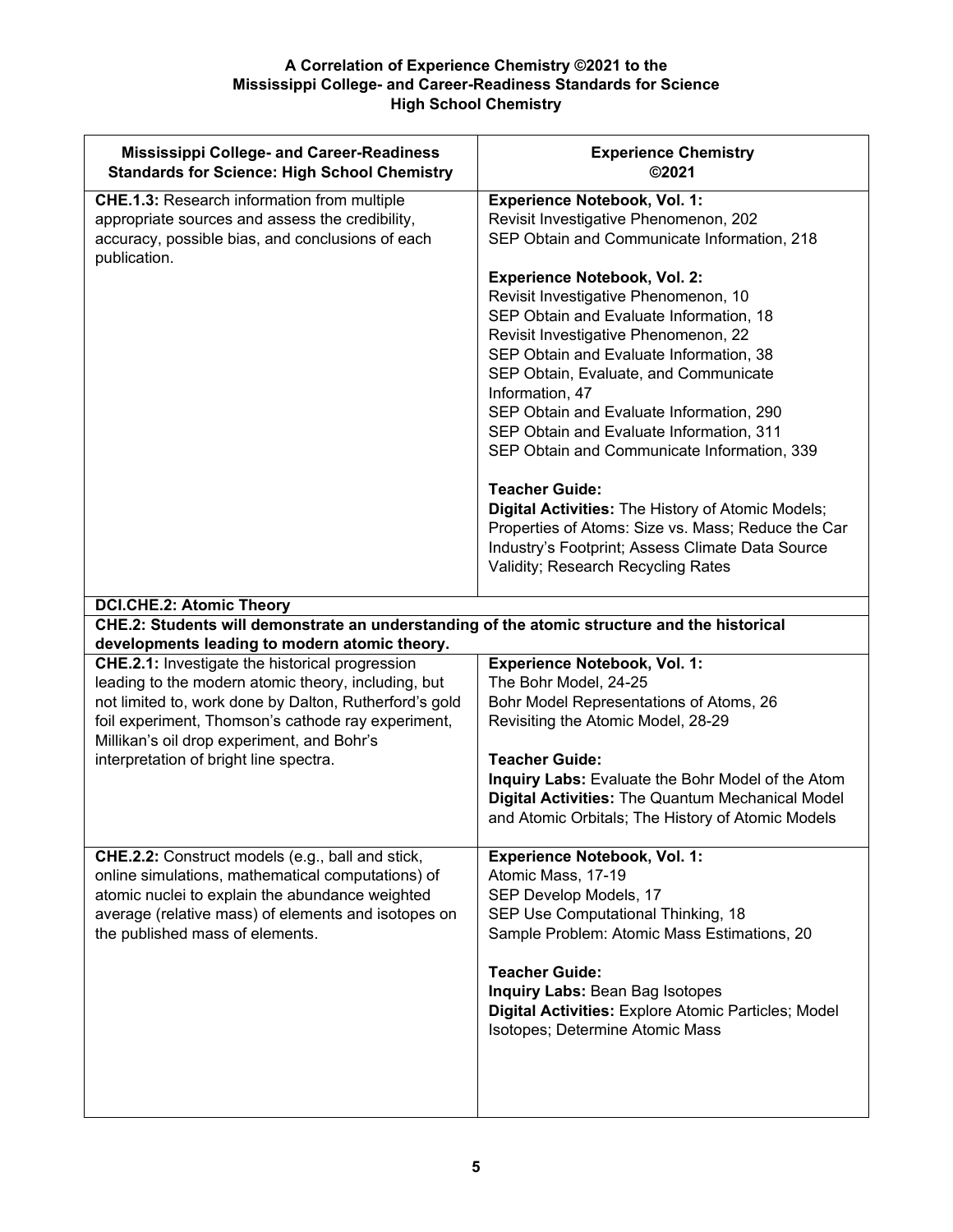| <b>Mississippi College- and Career-Readiness</b><br><b>Standards for Science: High School Chemistry</b>                                                                                                                                                                                                   | <b>Experience Chemistry</b><br>©2021                                                                                                                                                                                                                                                                                                      |
|-----------------------------------------------------------------------------------------------------------------------------------------------------------------------------------------------------------------------------------------------------------------------------------------------------------|-------------------------------------------------------------------------------------------------------------------------------------------------------------------------------------------------------------------------------------------------------------------------------------------------------------------------------------------|
| <b>CHE.2.3:</b> Investigate absorption and emission<br>spectra to interpret explanations of electrons at<br>discrete energy levels using tools such as online<br>simulations, spectrometers, prisms, flame tests, and<br>discharge tubes. Explore both laboratory experiments<br>and real-world examples. | <b>Experience Notebook, Vol. 1:</b><br>Atomic Emission Spectra, 22-23<br>The Bohr Model, 24-25<br>CCC Matter and Energy, 25<br>Revisit Investigative Phenomenon, 27<br>SEP Construct an Explanation, 41                                                                                                                                   |
|                                                                                                                                                                                                                                                                                                           | <b>Teacher Guide:</b><br><b>Inquiry Labs: Evaluate Atomic Spectra</b><br>Digital Activities: Interpret Emission Spectra;<br><b>Emission Spectra of Elements</b><br>Engineering Design Challenges: Build a<br>Spectroscope from Household Materials<br>Performance-Based Assessments: Evaluate<br><b>Atomic Structure with Flame Tests</b> |
| <b>CHE.2.4:</b> Research appropriate sources to evaluate<br>the way absorption and emission spectra are used to<br>study astronomy and the formation of the universe.                                                                                                                                     | <b>Experience Notebook, Vol. 1:</b><br>Atomic Emission Spectra, 22-23<br><b>Teacher Guide:</b><br><b>Inquiry Labs: Evaluate Atomic Spectra</b><br>Digital Activities: Interpret Emission Spectra;<br><b>Emission Spectra of Elements</b>                                                                                                  |
| <b>DCI.CHE.3: Periodic Table</b>                                                                                                                                                                                                                                                                          |                                                                                                                                                                                                                                                                                                                                           |
| CHE.3: Students will demonstrate an understanding of the periodic table as a systematic<br>representation to predict properties of elements.                                                                                                                                                              |                                                                                                                                                                                                                                                                                                                                           |
| <b>CHE.3.1:</b> Explore and communicate the organization<br>of the periodic table, including history, groups,<br>families, family names, metals, nonmetals,<br>metalloids, and transition metals.                                                                                                         | <b>Experience Notebook, Vol. 1:</b><br>The Periodic Table, 43<br>Development of the Periodic Table, 44-45<br>The Modern Periodic Table, 46-48<br>Revisit Investigative Phenomenon, 49<br><b>Teacher Guide:</b><br>Digital Activities: The Design of the Periodic Table;<br><b>Reflect on Periodic Trends</b>                              |
|                                                                                                                                                                                                                                                                                                           |                                                                                                                                                                                                                                                                                                                                           |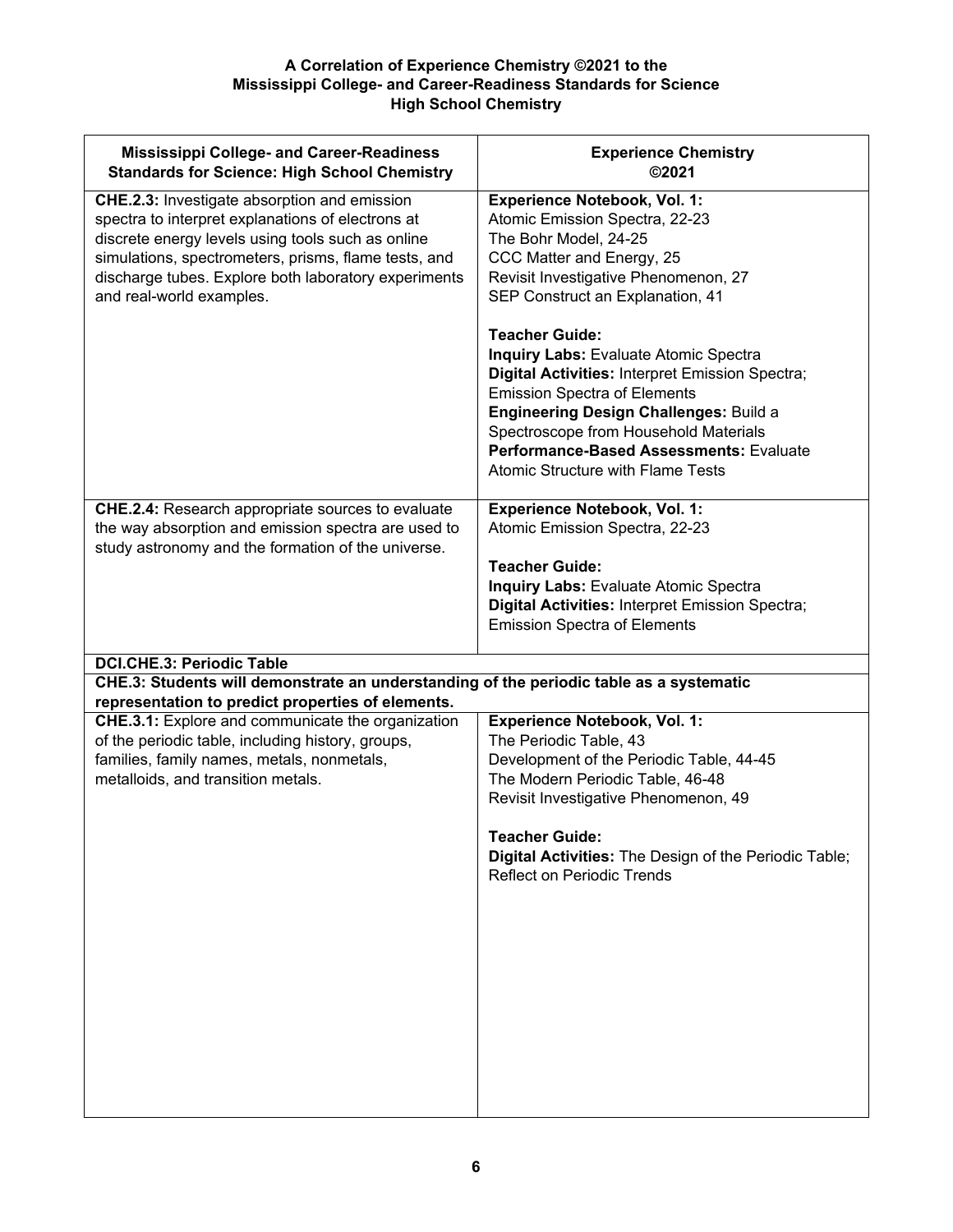| <b>Mississippi College- and Career-Readiness</b><br><b>Standards for Science: High School Chemistry</b>                                                                                                                                                                                 | <b>Experience Chemistry</b><br>©2021                                                                                                                                                                                                                                                                                                                                                                                                                                                                                                                                                                                                                                                                                                                                                                                             |
|-----------------------------------------------------------------------------------------------------------------------------------------------------------------------------------------------------------------------------------------------------------------------------------------|----------------------------------------------------------------------------------------------------------------------------------------------------------------------------------------------------------------------------------------------------------------------------------------------------------------------------------------------------------------------------------------------------------------------------------------------------------------------------------------------------------------------------------------------------------------------------------------------------------------------------------------------------------------------------------------------------------------------------------------------------------------------------------------------------------------------------------|
| CHE.3.2: Analyze properties of atoms and ions (e.g.,<br>metal/nonmetal/metalloid behavior, electrical/heat<br>conductivity, electronegativity and electron affinity,<br>ionization energy, and atomic/ionic radii) using<br>periodic trends of elements based on the periodic<br>table. | <b>Experience Notebook, Vol. 1:</b><br>The Shielding Effect and Effective Nuclear Charge,<br>53-54<br>Atomic Radius, 56-58<br>SEP Develop Models, 57<br>Ionization Energy, 59<br>CCC Patterns, 59<br>Successive Ionization Energies, 60<br>SEP Develop and Use Models, 60<br>Electron Affinity, 61<br>SEP Develop and Use Models, 61<br>Connecting the Trends, 63<br>CCC Patterns, 63<br>SEP Engage in Argument, 65<br>Electronegativity and Bonding, 86-87<br><b>Teacher Guide:</b><br>Inquiry Labs: Elemental Metals, Nonmetals, and<br>Metalloids; Periodic Trends and Properties<br>Digital Activities: Periodic Properties; Predict<br>Reactivity Using Periodic Trends; Effective Nuclear<br>Charge and Electron Shielding; Ionization Energy<br>Performance-Based Assessments: Gravimetric<br>Analysis of Periodic Trends |
| <b>CHE.3.3:</b> Analyze the periodic table to identify<br>quantum numbers (e.g., valence shell electrons,<br>energy level, orbitals, sublevels, and oxidation<br>numbers).                                                                                                              | <b>Experience Notebook, Vol. 1:</b><br>Atomic Orbitals, 30-31<br>Electron Configurations, 33<br>Patterns in Electron Configurations, 36<br>CCC Patterns, 36<br>Valence Electrons, 39<br><b>Experience Notebook, Vol. 2:</b><br>Oxidation Numbers, 279-280<br>Sample Problem: Assigning Oxidation Numbers in<br>Compounds, 281<br><b>Teacher Guide:</b><br><b>Digital Activities: Patterns in Electron</b><br>Configurations                                                                                                                                                                                                                                                                                                                                                                                                      |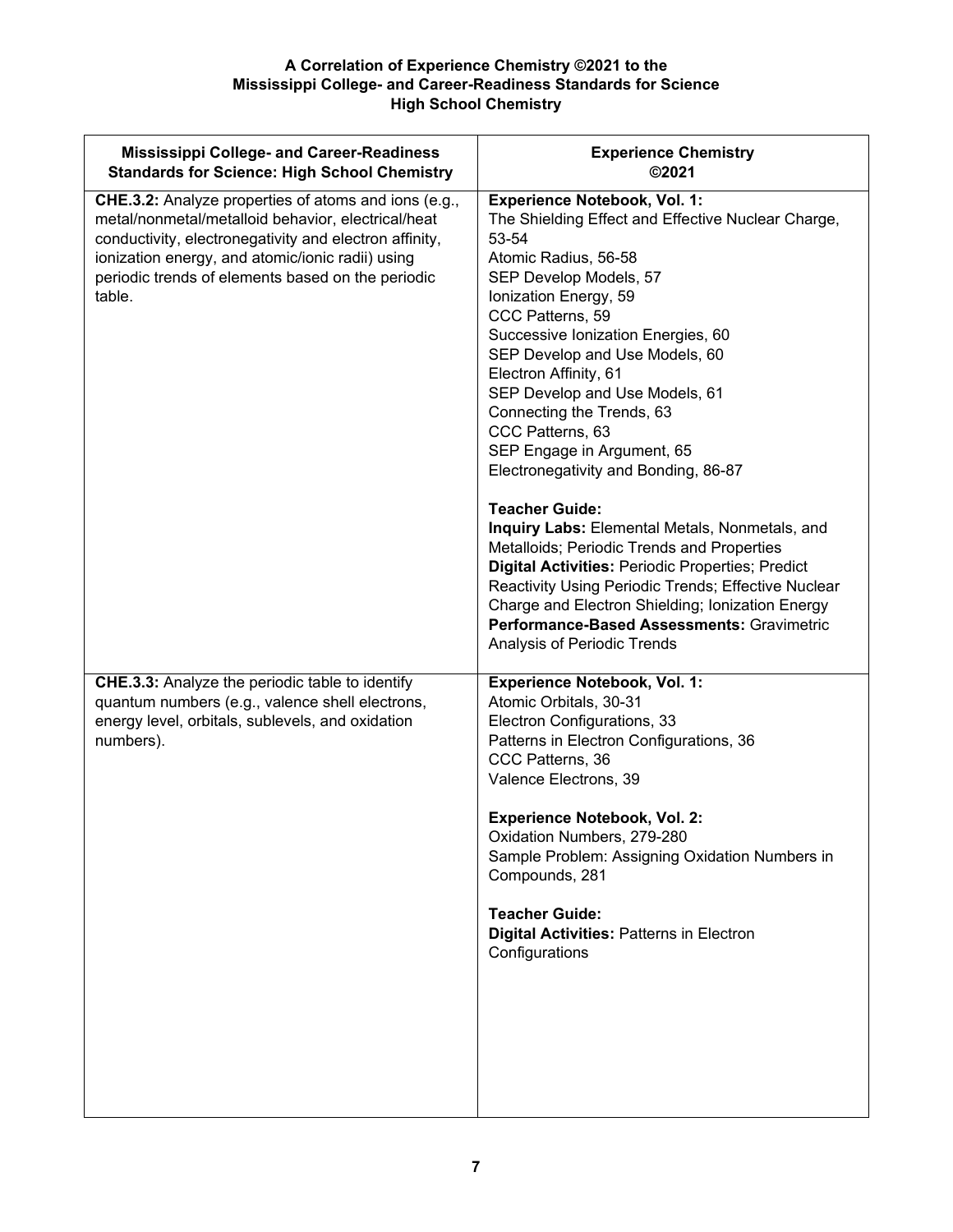| <b>Mississippi College- and Career-Readiness</b><br><b>Standards for Science: High School Chemistry</b>                                                                                                       | <b>Experience Chemistry</b><br>©2021                                                                                                                                                                                                                                                                                                                                                                                                                                                                                                                        |
|---------------------------------------------------------------------------------------------------------------------------------------------------------------------------------------------------------------|-------------------------------------------------------------------------------------------------------------------------------------------------------------------------------------------------------------------------------------------------------------------------------------------------------------------------------------------------------------------------------------------------------------------------------------------------------------------------------------------------------------------------------------------------------------|
| DCI.CHE.4: Bonding                                                                                                                                                                                            |                                                                                                                                                                                                                                                                                                                                                                                                                                                                                                                                                             |
| CHE.4: Students will demonstrate an understanding of the types of bonds and resulting atomic<br>structures for the classification of chemical compounds.                                                      |                                                                                                                                                                                                                                                                                                                                                                                                                                                                                                                                                             |
| CHE.4.1: Develop and use models (e.g., Lewis dot,<br>3-D ball-stick, 3-D printing, or simulation programs<br>such as PhET) to predict the type of bonding between<br>atoms and the shape of simple compounds. | <b>Experience Notebook, Vol. 1:</b><br>Ionic Bonds, 70<br>Sample Problem: Electron Dot Structures for Ionic<br>Compounds, 71<br>Molecular Compounds, 81<br>The Octet Rule in Molecules, 82-83<br>Sample Problem: Electron Dot Structures for<br>Molecular Substances, 85<br>Geometry and Polar Molecules, 88-90<br>SEP Develop Models, 89<br><b>Teacher Guide:</b><br>Digital Activities: Electron Dot Structures for Ionic<br>Compounds; Electron Dot Structures for Molecular<br>Compounds; Investigate Molecule Polarity; Predicting<br><b>Bond Type</b> |
| <b>CHE.4.2:</b> Use models such as Lewis structures and<br>ball and stick models to depict the valence electrons<br>and their role in the formation of ionic and covalent<br>bonds.                           | <b>Experience Notebook, Vol. 1:</b><br>lons and the Octet Rule, 68-69<br>CCC Patterns, 69<br>Ionic Bonds, 70<br>Sample Problem: Electron Dot Structures for Ionic<br>Compounds, 71<br>Molecular Compounds, 81<br>The Octet Rule in Molecules, 82-83<br>Sample Problem: Electron Dot Structures for<br>Molecular Substances, 85<br><b>Teacher Guide:</b><br><b>Digital Activities: Electron Dot Structures for lonic</b><br>Compounds; Electron Dot Structures for Molecular<br>Compounds                                                                    |
| <b>CHE.4.3:</b> Predict the ionic or covalent nature of<br>different atoms based on electronegativity trends<br>and/or position on the periodic table.                                                        | <b>Experience Notebook, Vol. 1:</b><br>Sharing Electrons, 82<br>Electronegativity and Bonding, 86-87<br>CCC Patterns, 86<br><b>Teacher Guide:</b><br><b>Digital Activities: Calculate Bond Polarity</b>                                                                                                                                                                                                                                                                                                                                                     |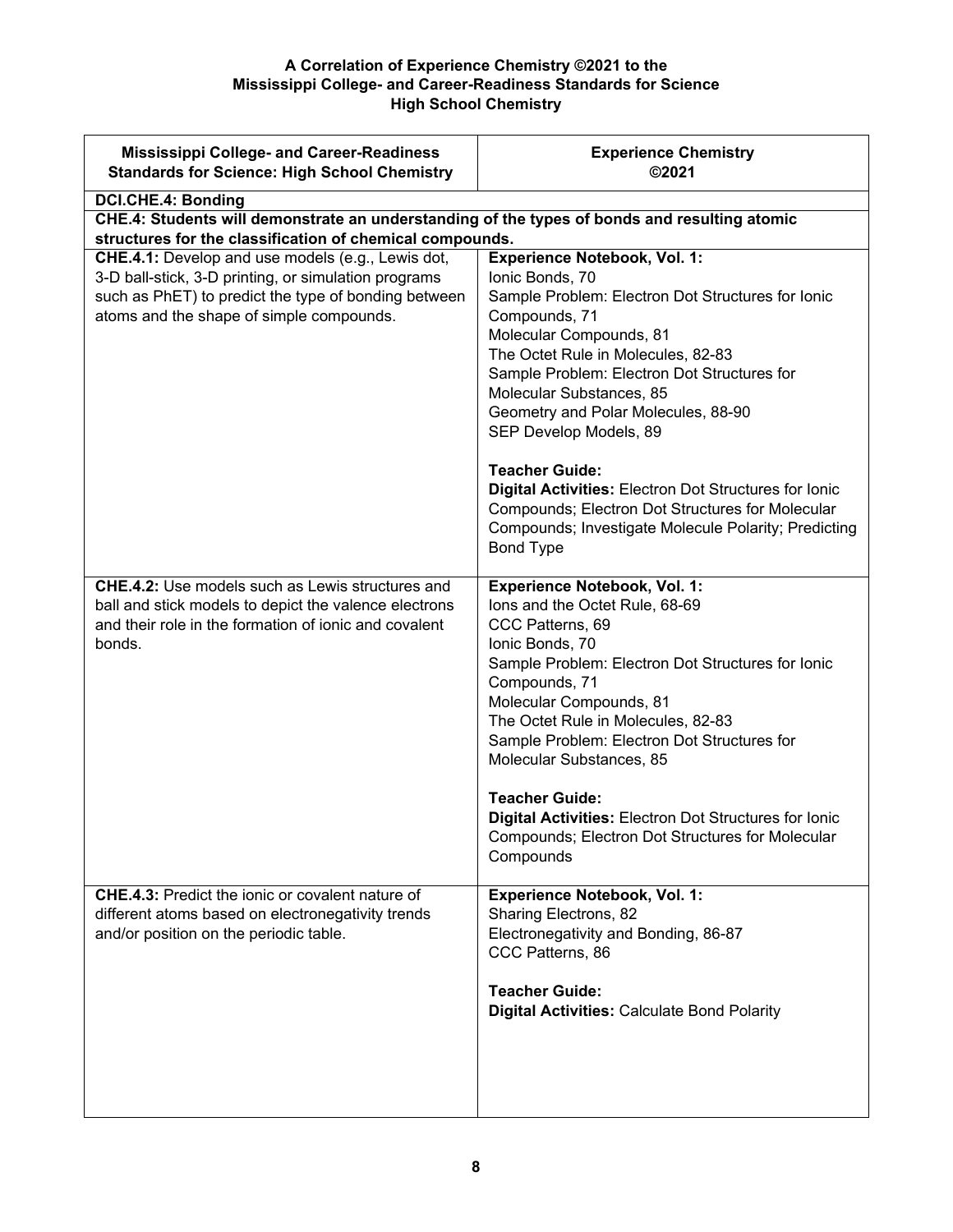| <b>Mississippi College- and Career-Readiness</b>                                                                                               | <b>Experience Chemistry</b>                                                                                                                                                                                                                                                                                                                                                                                                                                                                                                                                                                                                                                                                                                  |
|------------------------------------------------------------------------------------------------------------------------------------------------|------------------------------------------------------------------------------------------------------------------------------------------------------------------------------------------------------------------------------------------------------------------------------------------------------------------------------------------------------------------------------------------------------------------------------------------------------------------------------------------------------------------------------------------------------------------------------------------------------------------------------------------------------------------------------------------------------------------------------|
| <b>Standards for Science: High School Chemistry</b>                                                                                            | ©2021                                                                                                                                                                                                                                                                                                                                                                                                                                                                                                                                                                                                                                                                                                                        |
| <b>CHE.4.4:</b> Use models and oxidation numbers to<br>predict the type of bond, shape of the compound, and<br>the polarity of the compound.   | <b>Experience Notebook, Vol. 1:</b><br>Ionic Bonds, 70-71<br>Sample Problem: Electron Dot Structures for Ionic<br>Compounds, 71<br>Molecular Compounds, 81<br>Types of Covalent Bonds, 84<br>Sample Problem: Electron Dot Structures for<br>Molecular Substances, 85<br>Geometry and Polar Molecules, 88-90<br>SEP Develop Models, 89<br><b>Experience Notebook, Vol. 2:</b><br>Oxidation Numbers, 279-280<br><b>Teacher Guide:</b><br><b>Digital Activities: Electron Dot Structures for lonic</b><br>Compounds; Calculate Bond Polarity; Electron Dot<br>Structures for Molecular Substances; Investigate<br>Molecule Polarity; Predicting Bond Type                                                                       |
| <b>CHE.4.5:</b> Use models of simple hydrocarbons to                                                                                           | <b>Experience Notebook, Vol. 2:</b>                                                                                                                                                                                                                                                                                                                                                                                                                                                                                                                                                                                                                                                                                          |
| exemplify structural isomerism.                                                                                                                | Isomers, 320-321                                                                                                                                                                                                                                                                                                                                                                                                                                                                                                                                                                                                                                                                                                             |
| <b>CHE.4.6:</b> Use mathematical and computational<br>analysis to determine the empirical formula and the<br>percent composition of compounds. | <b>Experience Notebook, Vol. 1:</b><br>Percent Composition of a Compound, 192<br>Sample Problem: Percent Composition From Mass<br>Data, 193<br>Percent Composition From Chemical Formulas, 194<br>Sample Problem: Calculating Percent Composition<br>From a Chemical Formula, 195<br>Empirical Formulas, 198<br>Sample Problem: Determining the Empirical Formula,<br>199<br>Revisit Investigative Phenomenon, 202<br><b>Teacher Guide:</b><br><b>Inquiry Labs: Determine an Empirical Formula</b><br>Digital Activities: Assess the Percent Composition<br>in DNA<br><b>Engineering Design Challenges: An Empirical</b><br>Formula Challenge<br>Performance-Based Assessments: Analysis of<br><b>Basic Copper Carbonate</b> |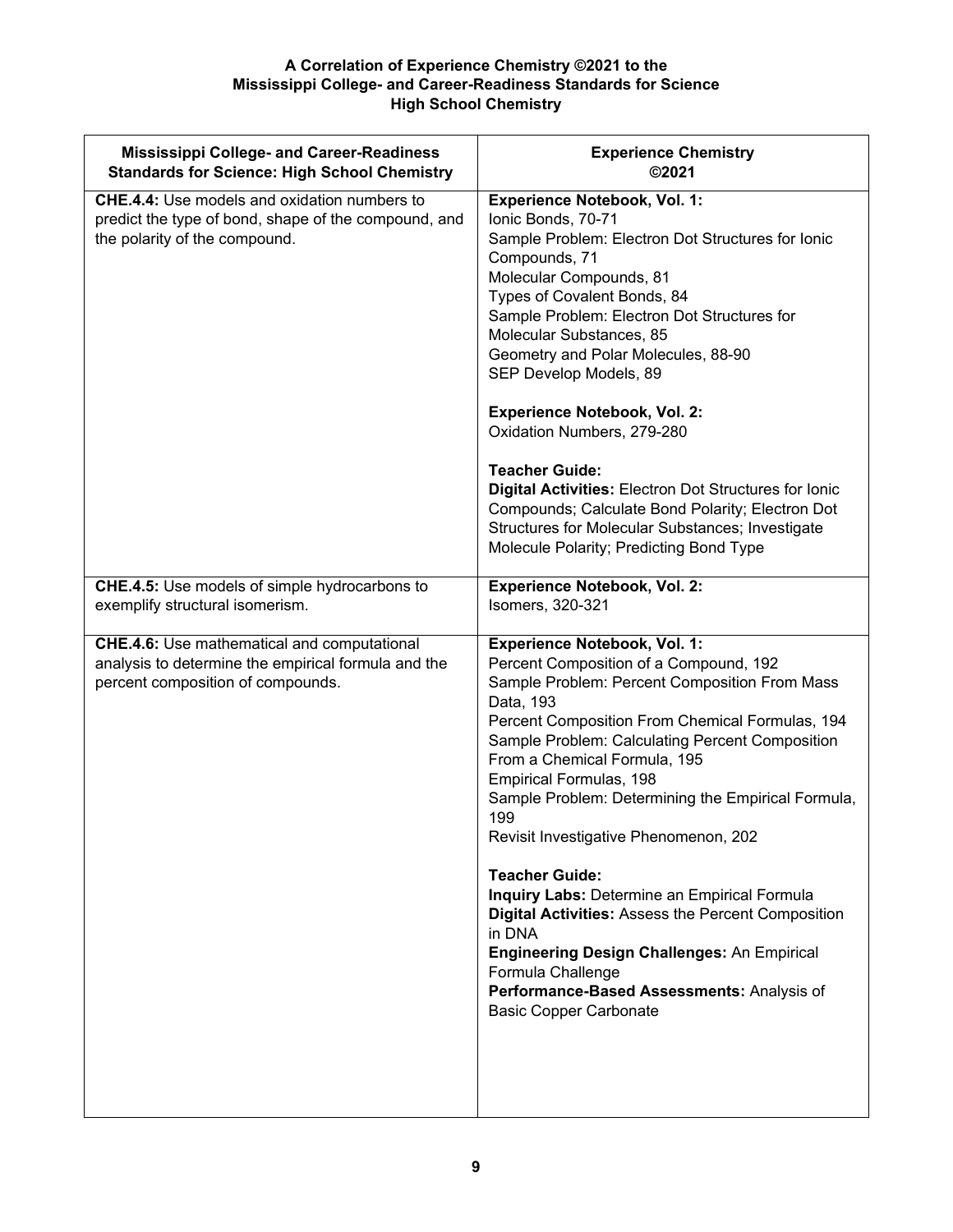| <b>Mississippi College- and Career-Readiness</b><br><b>Standards for Science: High School Chemistry</b>                                                                                                                                                                                   | <b>Experience Chemistry</b><br>©2021                                                                                                                                                                                                                                                                                                                                                                                                                                |
|-------------------------------------------------------------------------------------------------------------------------------------------------------------------------------------------------------------------------------------------------------------------------------------------|---------------------------------------------------------------------------------------------------------------------------------------------------------------------------------------------------------------------------------------------------------------------------------------------------------------------------------------------------------------------------------------------------------------------------------------------------------------------|
| <b>CHE.4.7:</b> Use scientific investigation to determine the<br>percentage of composition for a substance (e.g.,<br>sugar in gum, water and/or unpopped kernels in<br>popcorn, percent water in a hydrate). Compare<br>results to justify conclusions based on experimental<br>evidence. | <b>Experience Notebook, Vol. 1:</b><br>Percent Composition of a Compound, 192<br>Sample Problem: Calculating Percent Composition<br>from a Chemical Formula, 195<br>Percent Composition as a Conversion Factor, 196<br>SEP Plan an Investigation, 196<br>Sample Problem: Calculating the Mass of an Element<br>in a Compound Using Percent Composition, 197<br><b>Teacher Guide:</b><br>Performance-Based Assessments: Analysis of<br><b>Basic Copper Carbonate</b> |
| <b>CHE.4.8:</b> Plan and conduct controlled scientific<br>investigations to produce mathematical evidence of<br>the empirical composition of a compound.                                                                                                                                  | <b>Experience Notebook, Vol. 1:</b><br>Empirical Formulas, 198<br>Sample Problem: Determining the Empirical Formula,<br>199<br>Revisit Investigative Phenomenon, 202<br><b>Teacher Guide:</b><br>Inquiry Labs: Determine an Empirical Formula<br><b>Engineering Design Challenges: An Empirical</b><br>Formula Challenge<br>Performance-Based Assessments: Analysis of<br><b>Basic Copper Carbonate</b>                                                             |
| <b>DCI.CHE.5: Naming Compounds</b>                                                                                                                                                                                                                                                        |                                                                                                                                                                                                                                                                                                                                                                                                                                                                     |
| CHE.5: Students will investigate and understand the accepted nomenclature used to identify the name                                                                                                                                                                                       |                                                                                                                                                                                                                                                                                                                                                                                                                                                                     |
| and chemical formulas of compounds.<br>CHE.5.1: Use the periodic table and a list of common<br>polyatomic ions as a model to derive chemical<br>compound formulas from compound names and<br>compound names from chemical formulas.                                                       | <b>Experience Notebook, Vol. 1:</b><br>Naming lons, 97-98<br>Names of Ionic Compounds, 99<br>Formulas for Ionic Compounds, 100<br>Compounds With Polyatomic Ions, 101<br>Sample Problem: Identifying Ionic Compounds, 102<br>Formulas for Molecular Compounds, 104<br>Sample Problem: Identifying Molecular Compounds,<br>105<br>Revisit Investigative Phenomenon, 106                                                                                              |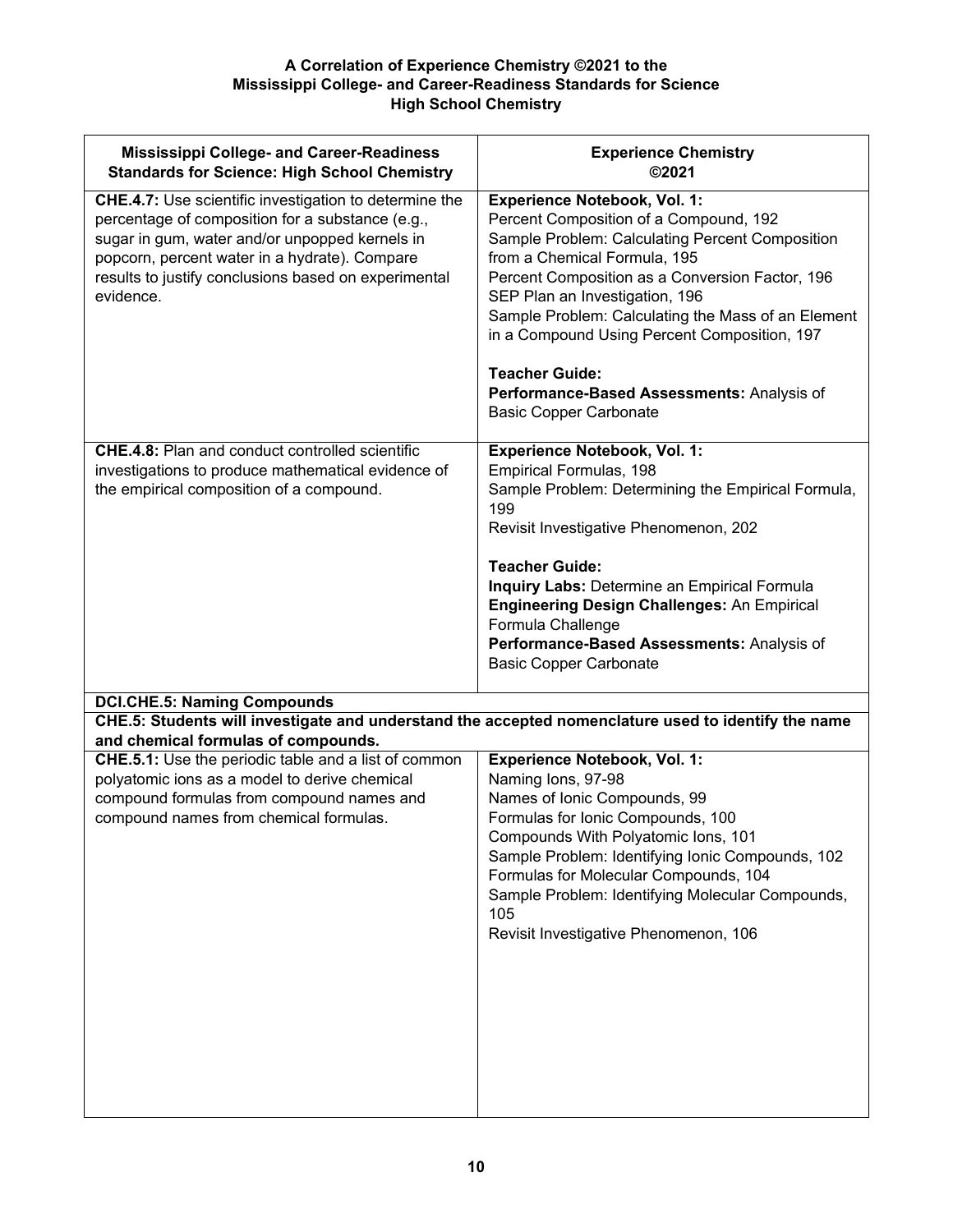| <b>Mississippi College- and Career-Readiness</b><br><b>Standards for Science: High School Chemistry</b>                                                                                  | <b>Experience Chemistry</b><br>©2021                                                                                                                                                                                                                                                                                                                                                                                                          |
|------------------------------------------------------------------------------------------------------------------------------------------------------------------------------------------|-----------------------------------------------------------------------------------------------------------------------------------------------------------------------------------------------------------------------------------------------------------------------------------------------------------------------------------------------------------------------------------------------------------------------------------------------|
| <b>CHE.5.2:</b> Generate formulas of ionic and covalent<br>compounds from compound names. Discuss<br>compounds in everyday life and compile lists and<br>uses of these chemicals.        | <b>Experience Notebook, Vol. 1:</b><br>Formulas for Ionic Compounds, 100<br>Sample Problem: Identifying Ionic Compounds, 102<br>Formulas for Molecular Compounds, 104<br>Sample Problem: Identifying Molecular Compounds,<br>105<br>Revisit Investigative Phenomenon, 106<br><b>Teacher Guide:</b><br><b>Inquiry Labs: Chemical Names and Formulas</b>                                                                                        |
| <b>CHE.5.3:</b> Generate names of ionic and covalent<br>compounds from their formulas. Name binary<br>compounds, binary acids, stock compounds, ternary<br>compounds, and ternary acids. | <b>Experience Notebook, Vol. 1:</b><br>Names of Ionic Compounds, 99<br>Sample Problem: Identifying Ionic Compounds, 102<br>Names of Molecular Compounds, 103<br>Sample Problem: Identifying Molecular Compounds,<br>105<br>Revisit Investigative Phenomenon, 106<br><b>Teacher Guide:</b><br><b>Inquiry Labs: Chemical Names and Formulas</b><br><b>Digital Activities: Infer Rules for Naming</b><br>Compounds; Infer Rules for Naming Acids |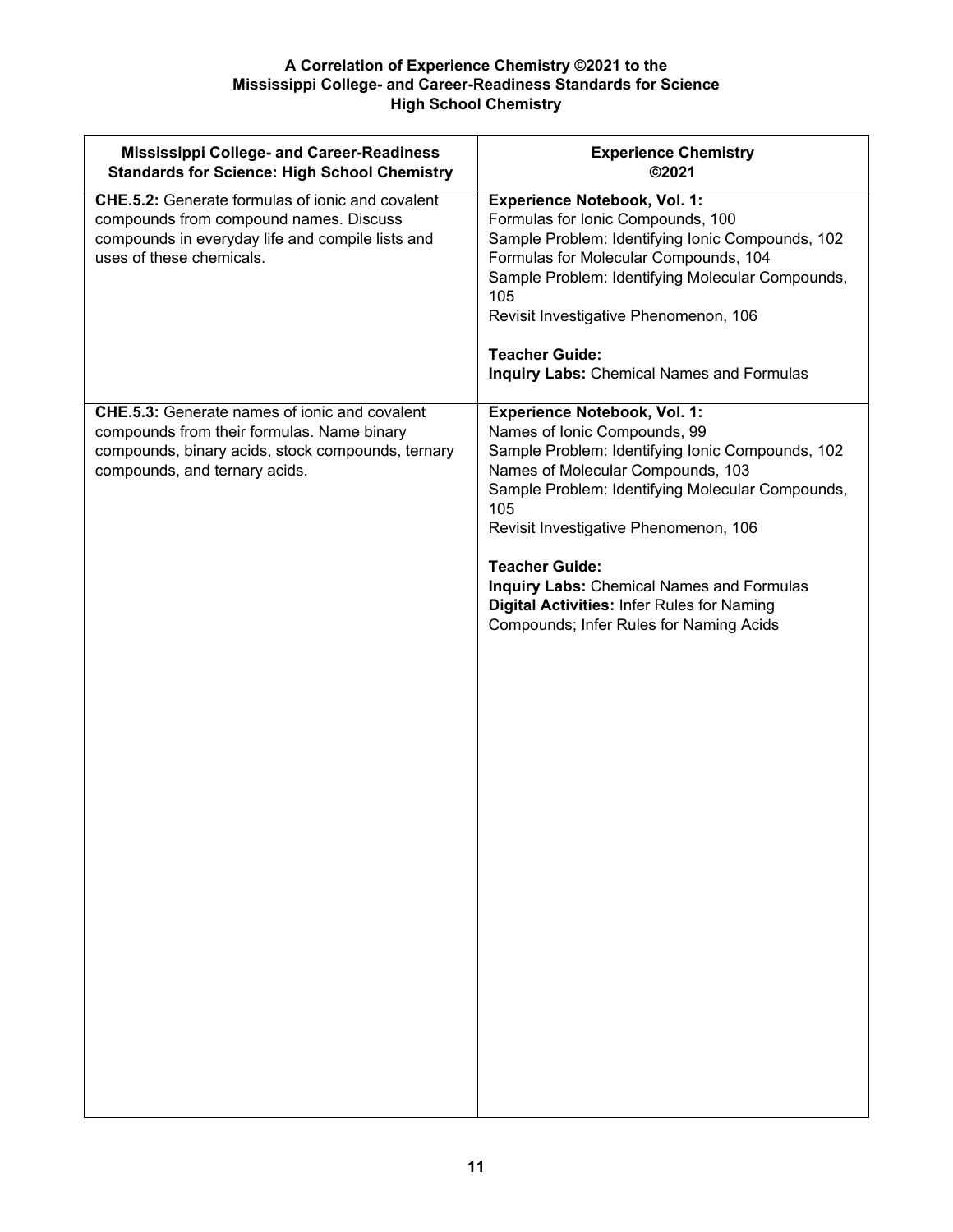| <b>Mississippi College- and Career-Readiness</b><br><b>Standards for Science: High School Chemistry</b>                                                                                                                                                                                                                                                                    | <b>Experience Chemistry</b><br>©2021                                                                                                                                                                                                                                                                                                                                                                                                                                                                                                                                                                                                                                                                                                                                                                                                                                                                                                                                                                                        |
|----------------------------------------------------------------------------------------------------------------------------------------------------------------------------------------------------------------------------------------------------------------------------------------------------------------------------------------------------------------------------|-----------------------------------------------------------------------------------------------------------------------------------------------------------------------------------------------------------------------------------------------------------------------------------------------------------------------------------------------------------------------------------------------------------------------------------------------------------------------------------------------------------------------------------------------------------------------------------------------------------------------------------------------------------------------------------------------------------------------------------------------------------------------------------------------------------------------------------------------------------------------------------------------------------------------------------------------------------------------------------------------------------------------------|
| <b>DCI.CHE.6: Chemical Reactions</b><br>CHE.6: Students will demonstrate an understanding of the types, causes, and effects of chemical                                                                                                                                                                                                                                    |                                                                                                                                                                                                                                                                                                                                                                                                                                                                                                                                                                                                                                                                                                                                                                                                                                                                                                                                                                                                                             |
| reactions.<br><b>CHE.6.1:</b> Develop and use models to predict the<br>products of chemical reactions (e.g., synthesis<br>reactions; single replacement; double displacement;<br>and decomposition, including exceptions such as<br>decomposition of hydroxides, chlorates, carbonates,<br>and acids). Discuss and/or compile lists of reactions<br>used in everyday life. | <b>Experience Notebook, Vol. 1:</b><br>Combination Reactions, 228<br>Decomposition Reactions, 229<br>Sample Problem: Writing Chemical Equations for<br>Combination and Decomposition Reactions, 230<br>Single-Replacement Reactions, 231<br>SEP Develop a Model, 231<br>Sample Problem: Writing Chemical Equations for<br>Single-Replacement Reactions, 233<br>Double-Replacement Reactions, 234<br>Sample Problem: Writing Chemical Equations for<br>Double-Replacement Reactions, 235<br>Combustion Reactions, 236<br>Sample Problem: Writing Chemical Equations for<br><b>Combustion Reactions, 237</b><br>Predicting the Products of Reactions, 238-239<br>SEP Use a Model, 239<br>Revisit Investigative Phenomenon, 240<br><b>Experience Notebook, Vol. 2:</b><br>Redox vs. Non-redox Reactions, 284<br>Revisit Investigative Phenomenon, 287<br><b>Teacher Guide:</b><br>Inquiry Labs: Types of Chemical Reactions; Predict<br><b>Chemical Reactions</b><br>Digital Activities: Track Electrons in Redox<br>Reactions |
| CHE.6.2: Plan, conduct, and communicate the results<br>of investigations to demonstrate different types of<br>simple chemical reactions.                                                                                                                                                                                                                                   | <b>Experience Notebook, Vol. 1:</b><br>Types of Reactions, 227<br><b>Teacher Guide:</b><br><b>Inquiry Labs: Types of Chemical Reactions; Predict</b><br><b>Chemical Reactions; Metal Activity</b><br>Performance-Based Assessments: Identify<br><b>Evidence of Chemical Reactions</b>                                                                                                                                                                                                                                                                                                                                                                                                                                                                                                                                                                                                                                                                                                                                       |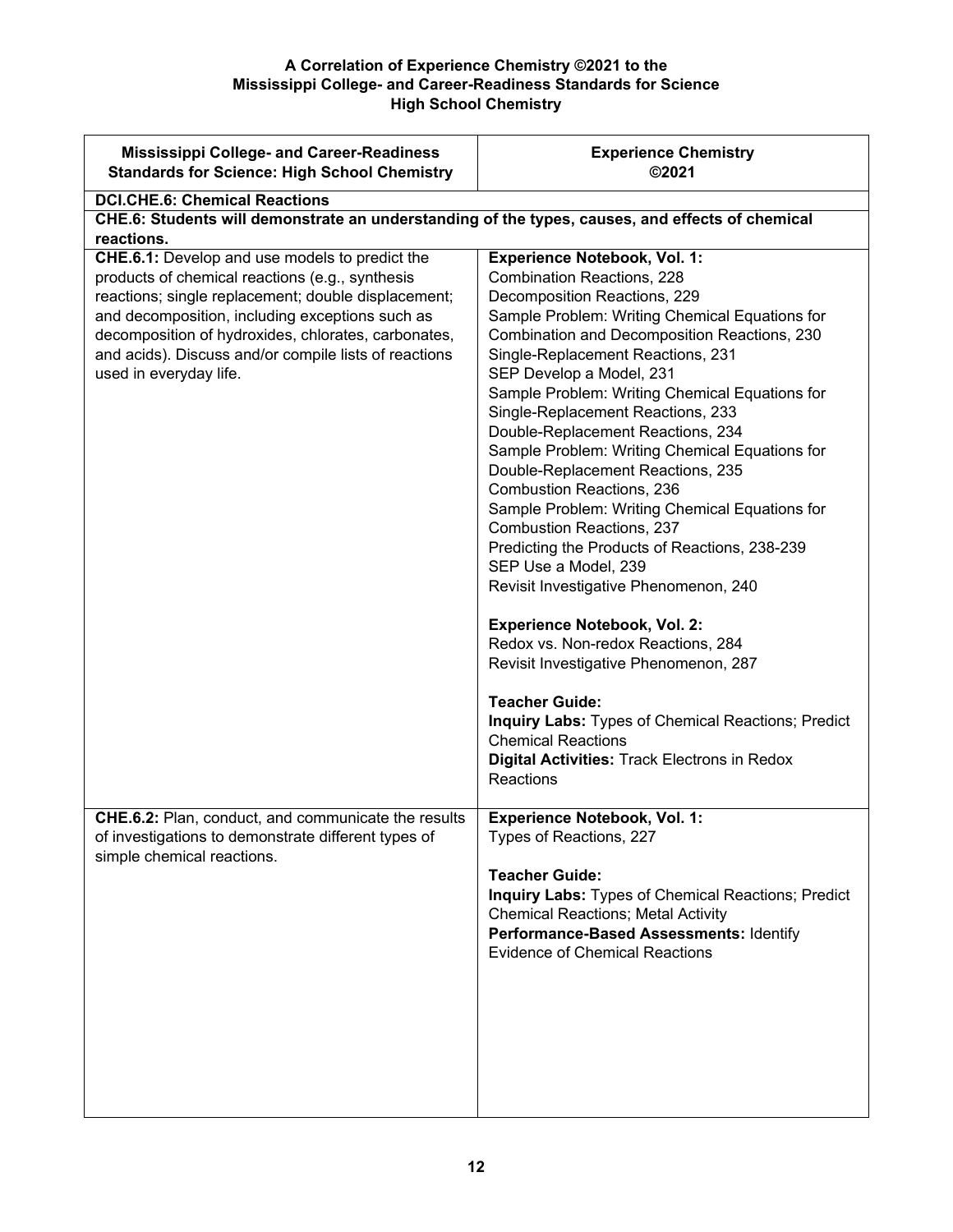| <b>Mississippi College- and Career-Readiness</b><br><b>Standards for Science: High School Chemistry</b>                                                                                                              | <b>Experience Chemistry</b><br>©2021                                                                                                                                                                                                                                                                                                                                                                                                                                                                                                                                                                                                                                                                                                                                                                                                                          |
|----------------------------------------------------------------------------------------------------------------------------------------------------------------------------------------------------------------------|---------------------------------------------------------------------------------------------------------------------------------------------------------------------------------------------------------------------------------------------------------------------------------------------------------------------------------------------------------------------------------------------------------------------------------------------------------------------------------------------------------------------------------------------------------------------------------------------------------------------------------------------------------------------------------------------------------------------------------------------------------------------------------------------------------------------------------------------------------------|
| <b>CHE.6.3:</b> Use mathematics and computational<br>analysis to represent the ratio of reactants and<br>products in terms of masses, molecules, and moles<br>(stoichiometry).                                       | <b>Experience Notebook, Vol. 1:</b><br>Proportionality of Reactants and Products, 257<br>SEP Use Mathematics, 257<br>Mole Ratios, 259<br>Mole-Mole Calculations, 260<br>SEP Use Mathematics, 260<br>Sample Problem: Calculating Moles of a Product,<br>261<br>Mass-Mass Calculations, 262<br>Sample Problem: Calculating the Mass of a Product,<br>263<br>A Roadmap for Solving Stoichiometric Problems, 266<br>SEP Use Computational Thinking, 266<br>Sample Problem: Calculating Molecules of a Product,<br>267<br>Revisit Investigative Phenomenon, 268<br><b>Teacher Guide:</b><br><b>Inquiry Labs: Identify Unknowns Through</b><br>Stoichiometry; Determination of Reaction Output<br><b>Digital Activities: Proportional Relationships in</b><br><b>Chemical Reactions</b><br>Performance-Based Assessments: The<br>Stoichiometry of Filling a Balloon |
| <b>CHE.6.4:</b> Use mathematics and computational<br>analysis to support the claim that atoms, and<br>therefore mass, are conserved during a chemical<br>reaction. Give real-world examples (e.g., burning<br>wood). | <b>Experience Notebook, Vol. 1:</b><br>Balancing Equations, 220-221<br>Sample Problem: Balancing a Chemical Equation,<br>222<br>What Is Conserved?, 256<br><b>Teacher Guide:</b><br><b>Inquiry Labs: Evaluate Chemical Reactions</b><br><b>Digital Activities: Balance Combustion Equations;</b><br>Track the Mass of Reactants and Products                                                                                                                                                                                                                                                                                                                                                                                                                                                                                                                  |
| <b>CHE.6.5:</b> Plan and conduct a controlled scientific<br>investigation to produce mathematical evidence that<br>mass is conserved. Use percent error to analyze the<br>accuracy of results.                       | <b>Experience Notebook, Vol. 1:</b><br>Balancing Equations, 220-221<br>What Is Conserved?, 256<br><b>Teacher Guide:</b><br><b>Inquiry Labs: Evaluate Chemical Reactions</b>                                                                                                                                                                                                                                                                                                                                                                                                                                                                                                                                                                                                                                                                                   |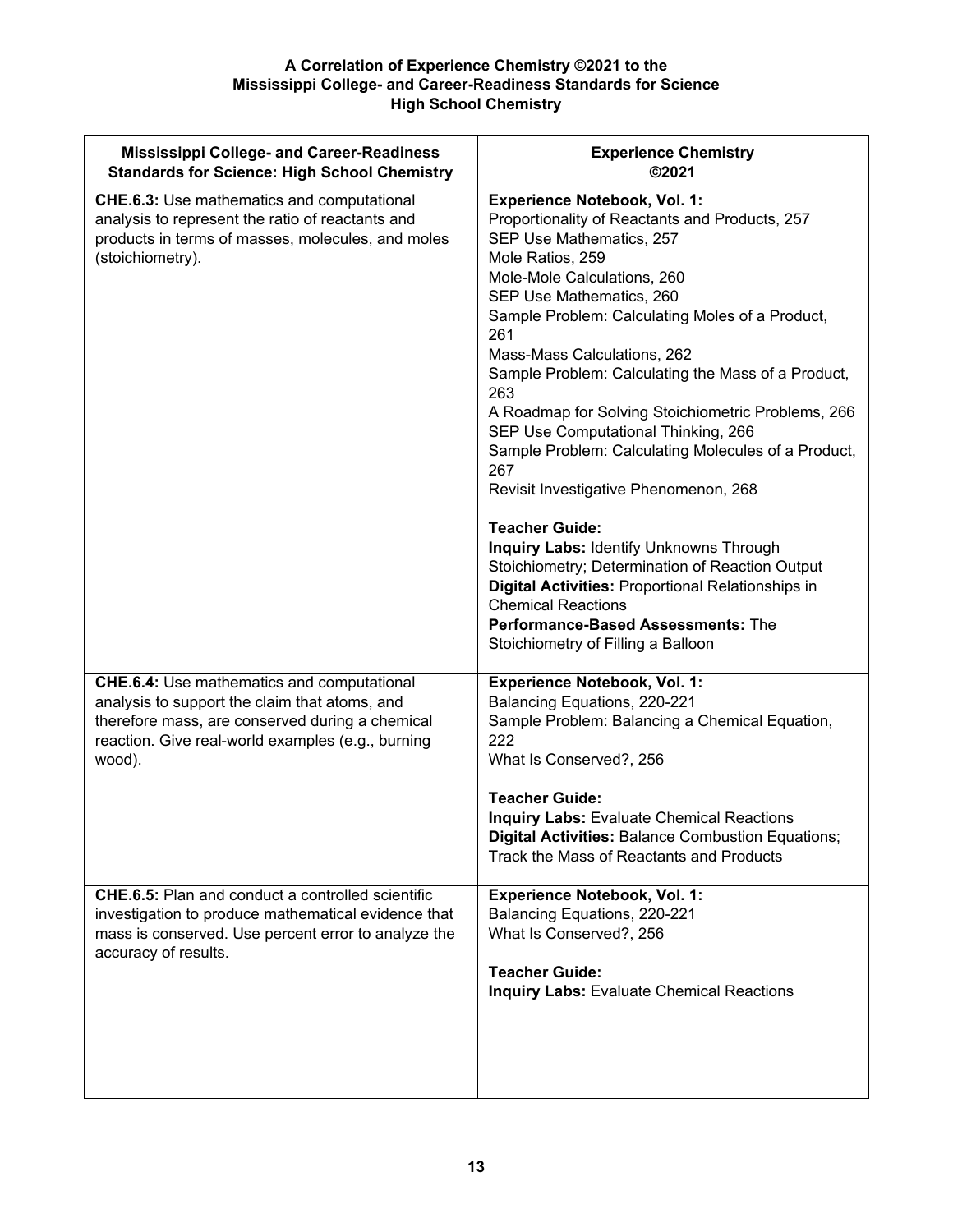| <b>Mississippi College- and Career-Readiness</b><br><b>Standards for Science: High School Chemistry</b>                                                                                                                                                                                                                   | <b>Experience Chemistry</b><br>©2021                                                                                                                                                                                                                                                                                                                                                                                                                                                                                              |
|---------------------------------------------------------------------------------------------------------------------------------------------------------------------------------------------------------------------------------------------------------------------------------------------------------------------------|-----------------------------------------------------------------------------------------------------------------------------------------------------------------------------------------------------------------------------------------------------------------------------------------------------------------------------------------------------------------------------------------------------------------------------------------------------------------------------------------------------------------------------------|
| <b>CHE.6.6:</b> Use mathematics and computational<br>analysis to support the concept of percent yield and<br>limiting reagent.                                                                                                                                                                                            | <b>Experience Notebook, Vol. 1:</b><br>Limiting and Excess Reagents, 270<br>SEP Interpret Data, 270<br>Mass of Products and Reactants, 271<br>SEP Analyze Data, 271<br>Sample Problem: Determining the Limiting Reagent,<br>272<br>Percent Yield, 274-275<br>Sample Problem: Calculating the Percent Yield, 277<br>Revisit Investigative Phenomenon, 278<br>SEP Use Mathematics, 279<br><b>Teacher Guide:</b><br>Inquiry Labs: Formation of Barium Iodate<br>Digital Activities: Limiting Reagent; A Measure of<br><b>Success</b> |
| <b>CHE.6.7:</b> Plan and conduct a controlled scientific<br>investigation to produce mathematical evidence to<br>predict and confirm the limiting reagent and percent<br>yield in the reaction. Analyze quantitative data, draw<br>conclusions, and communicate findings. Compare<br>and analyze class data for validity. | <b>Experience Notebook, Vol. 1:</b><br>Limiting and Excess Reagents, 270<br>Percent Yield, 274-275<br><b>Teacher Guide:</b><br><b>Inquiry Labs: Formation of Barium lodate</b><br><b>Digital Activities: Limiting Reagent</b><br>Engineering Design Challenges: Build a Film<br><b>Canister Rocket</b><br>Performance-Based Assessments: The<br>Stoichiometry of Filling a Balloon                                                                                                                                                |
| <b>DCI.CHE.7: Gas Laws</b>                                                                                                                                                                                                                                                                                                |                                                                                                                                                                                                                                                                                                                                                                                                                                                                                                                                   |
| CHE.7: Students will demonstrate an understanding of the structure and behavior of gases.<br>CHE.7.1: Analyze the behavior of ideal and real<br>gases in terms of pressure, volume, temperature, and<br>number of particles.                                                                                              | <b>Experience Notebook, Vol. 2:</b><br>Ideal Gas Law, 23-25<br>Real Gases, 27-28<br>SEP Use Models, 27<br>Revisit Investigative Phenomenon, 30<br><b>Teacher Guide:</b><br>Inquiry Labs: The Ideal Gas Law<br>Digital Activities: Real vs. Ideal Gases; Why Are<br>There No Ideal Gases?                                                                                                                                                                                                                                          |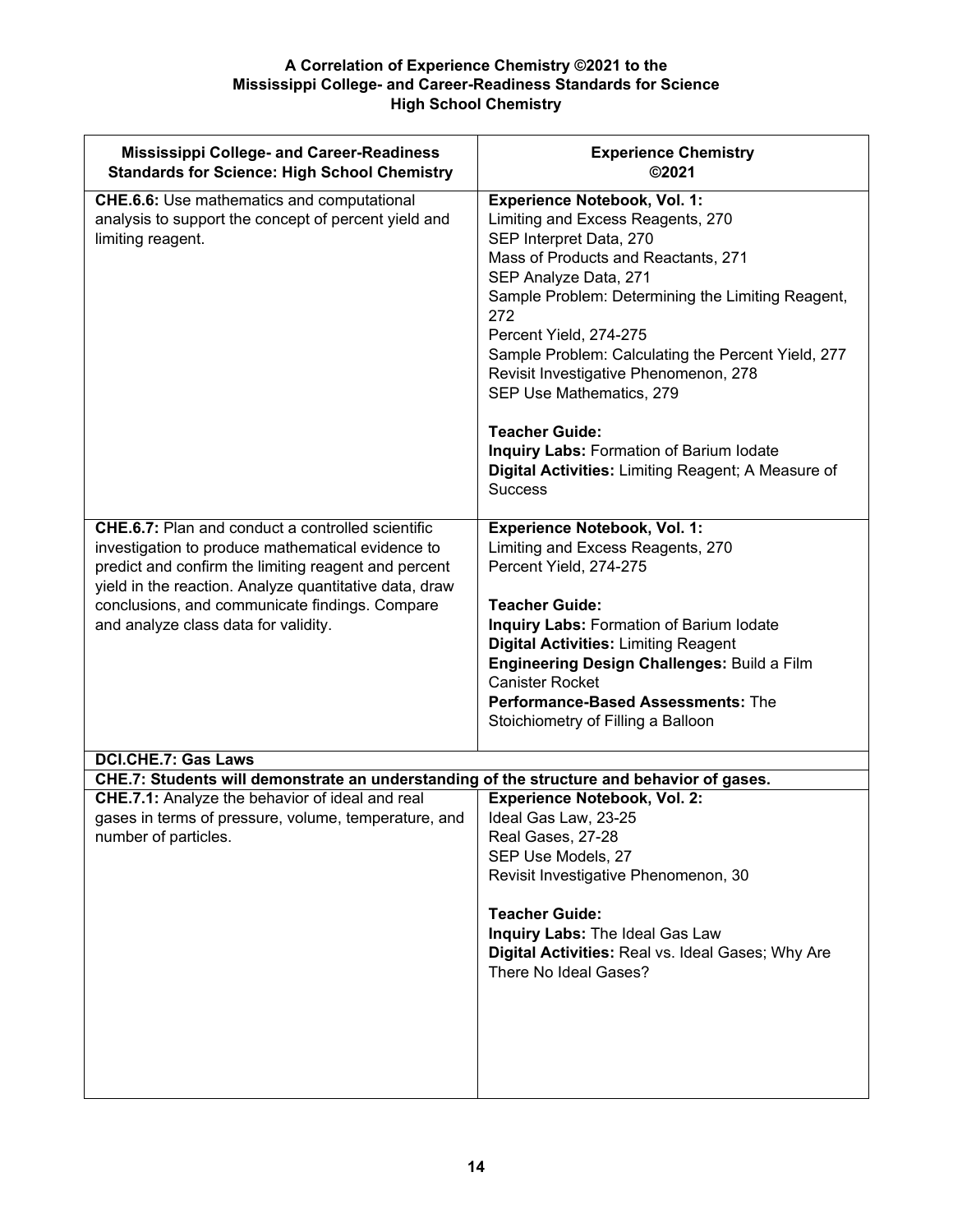| <b>Mississippi College- and Career-Readiness</b><br><b>Standards for Science: High School Chemistry</b>                                                                                                                                                                                                  | <b>Experience Chemistry</b><br>©2021                                                                                                                                                                                                                                                                                                                                                                                                                                                                                                                                                                                                                      |
|----------------------------------------------------------------------------------------------------------------------------------------------------------------------------------------------------------------------------------------------------------------------------------------------------------|-----------------------------------------------------------------------------------------------------------------------------------------------------------------------------------------------------------------------------------------------------------------------------------------------------------------------------------------------------------------------------------------------------------------------------------------------------------------------------------------------------------------------------------------------------------------------------------------------------------------------------------------------------------|
| <b>CHE.7.2:</b> Use an engineering design process to<br>develop models (e.g., online simulations or student<br>interactive activities) to explain and predict the<br>behavior of each state of matter using the movement<br>of particles and intermolecular forces to explain the<br>behavior of matter. | <b>Experience Notebook, Vol. 1:</b><br>Kinetic Theory and a Model for Gases, 112<br>SEP Develop a Model, 112<br>Kinetic Energy and Particle Motion in Solids, Liquids,<br>and Gases, 117<br>Liquids and Intermolecular Forces, 118-119<br>SEP Develop a Model, 119<br>Solids and Attractive Force, 120-121<br>SEP Construct an Explanation, 121<br><b>Teacher Guide:</b><br><b>Digital Activities: States of Matter</b>                                                                                                                                                                                                                                   |
| <b>CHE.7.3:</b> Analyze and interpret heating curve graphs<br>to explain the energy relationship between states of<br>matter (e.g., thermochemistry-water heating from -20<br>degrees Celsius to 120 degrees Celsius).                                                                                   | Experience Notebook, Vol. 1:<br>Phase Changes, 125-126<br>SEP Analyze Data, 126<br>Phase Diagrams, 134<br>SEP Interpret Data, 134<br>Heat During Phase Changes, 299<br><b>Teacher Guide:</b><br>Inquiry Labs: Measure the Energy of a Phase<br>Change<br>Digital Activities: Analyze Phase Diagrams; Phase<br>Change Graphs; Heat of Fusion                                                                                                                                                                                                                                                                                                               |
| <b>CHE.7.4:</b> Use mathematical computations to describe<br>the relationships comparing pressure, temperature,<br>volume, and number of particles, including Boyle's<br>law, Charles's law, Dalton's law, combined gas laws,<br>and ideal gas laws.                                                     | <b>Experience Notebook, Vol. 2:</b><br>Boyle's Law, 11<br>Sample Problem: Using Boyle's Law, 12<br>Charles's Law, 13<br>Sample Problem: Using Charles's Law, 14<br>Gay-Lussac's Law, 17-18<br>Combined Gas Law, 19<br>SEP Use Computational Thinking, 19<br>Sample Problem: Using the Combined Gas Law, 20<br>Revisit Investigative Phenomenon, 22<br>Ideal Gas Law, 23-25<br>Sample Problem: Using the Ideal Gas Law, 24<br>Dalton's Law, 32<br>Sample Problem: Using Dalton's Law, 33<br><b>Teacher Guide:</b><br>Inquiry Labs: Relationships Between Gas Variables;<br>The Ideal Gas Law<br>Digital Activities: Relate Gas Pressure and<br>Temperature |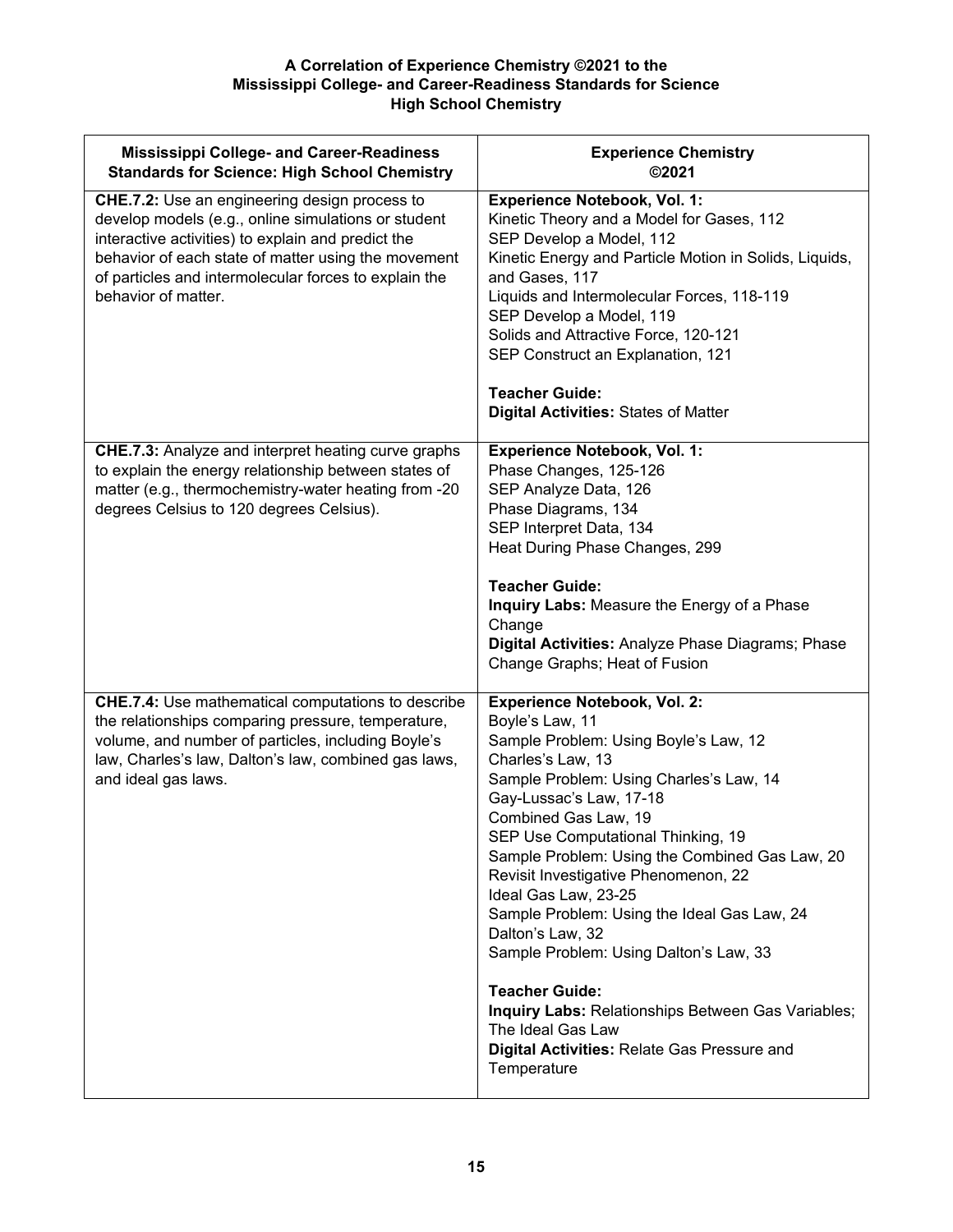| <b>Mississippi College- and Career-Readiness</b><br><b>Standards for Science: High School Chemistry</b>                                                                                                                                                 | <b>Experience Chemistry</b><br>©2021                                                                                                                                                                                                                                                                                                                                                                                                                                                   |
|---------------------------------------------------------------------------------------------------------------------------------------------------------------------------------------------------------------------------------------------------------|----------------------------------------------------------------------------------------------------------------------------------------------------------------------------------------------------------------------------------------------------------------------------------------------------------------------------------------------------------------------------------------------------------------------------------------------------------------------------------------|
| CHE.7.5: Use an engineering design process and<br>online simulations or lab investigations to design and<br>model the results of controlled scientific investigations<br>to produce mathematical evidence that confirms the<br>gas-laws relationships.  | <b>Experience Notebook, Vol. 2:</b><br>Boyle's Law, 11<br>Charles's Law, 13<br>Gay-Lussac's Law, 17-18<br>Combined Gas Law, 19<br>Ideal Gas Law, 23-25<br>Dalton's Law, 32<br><b>Teacher Guide:</b><br>Inquiry Labs: Relationships Between Gas Variables;<br>The Ideal Gas Law<br>Engineering Design Challenges: What's in a<br>Container?                                                                                                                                             |
| CHE.7.6: Use the ideal gas law to support the<br>prediction of volume, mass, and number of particles<br>produced in chemical reactions (i.e., gas<br>stoichiometry).                                                                                    | <b>Experience Notebook, Vol. 1:</b><br>Mole-Mole Calculations, 260<br>Mass-Mass Calculations, 262<br>Volume-Volume Calculations, 264<br>Sample Problem: Calculating the Volume of a<br>Product, 265<br>A Roadmap for Solving Stoichiometric Problems, 266<br><b>Experience Notebook, Vol. 2:</b><br>Ideal Gas Law, 23-25<br><b>Teacher Guide:</b><br><b>Digital Activities: Stoichiometry Calculations</b><br>Performance-Based Assessments: The<br>Stoichiometry of Filling a Balloon |
| <b>CHE.7.7:</b> Plan and conduct controlled scientific<br>investigations to produce mathematical evidence that<br>confirms that reactions involving gases conform to<br>the law of conservation of mass.                                                | <b>Experience Notebook, Vol. 1:</b><br>What Is Conserved?, 256<br><b>Teacher Guide:</b><br>Performance-Based Assessments: Identify<br>Evidence of Chemical Reactions; The Stoichiometry<br>of Filling a Balloon                                                                                                                                                                                                                                                                        |
| <b>CHE.7.8:</b> Using gas stoichiometry, calculate the<br>volume of carbon dioxide needed to inflate a balloon<br>to occupy a specific volume. Use an engineering<br>design process to design, construct, evaluate, and<br>improve a simulated air bag. | For supporting content, please see:<br><b>Teacher Guide:</b><br>Performance-Based Assessments: The<br>Stoichiometry of Filling a Balloon                                                                                                                                                                                                                                                                                                                                               |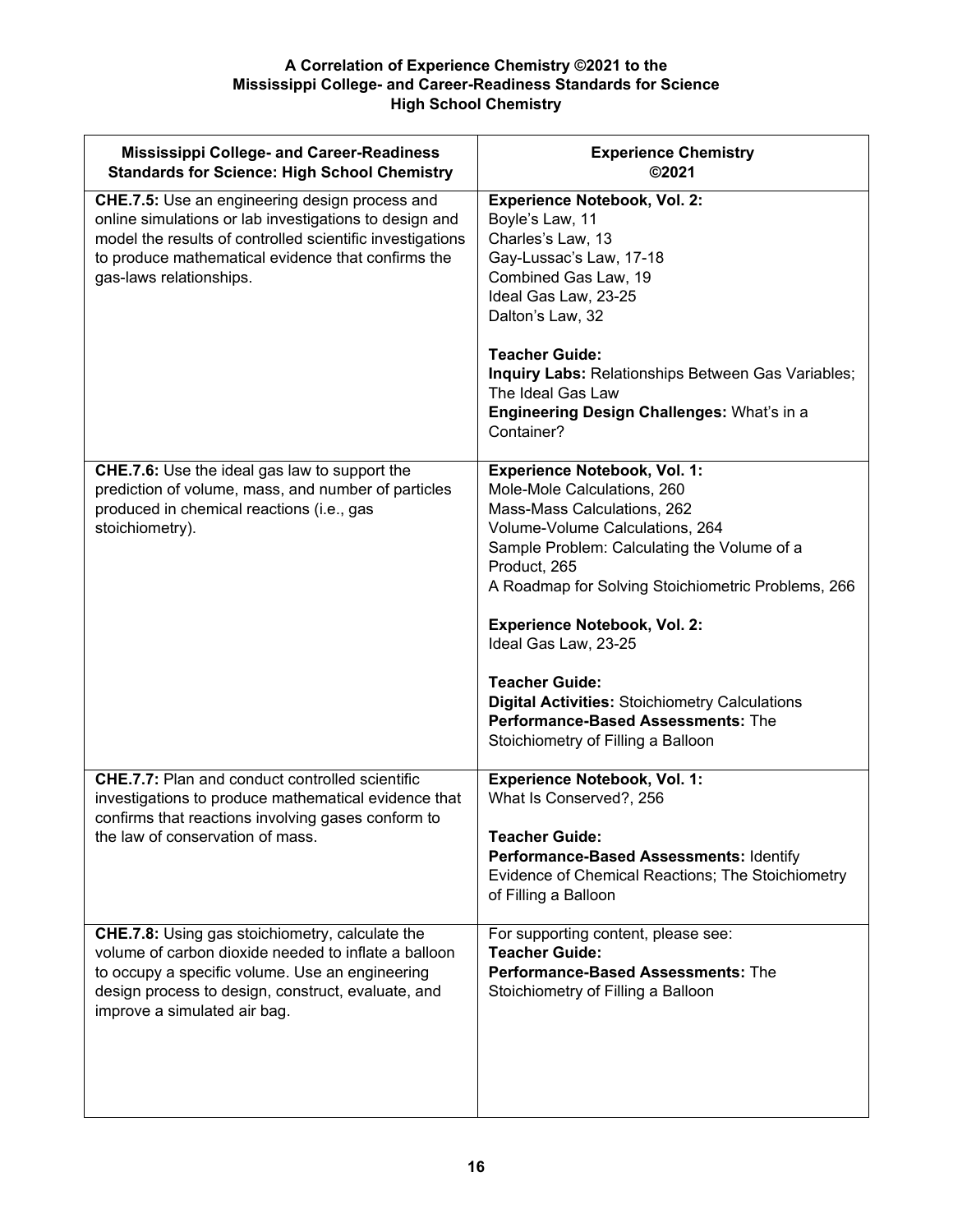| <b>Mississippi College- and Career-Readiness</b><br><b>Standards for Science: High School Chemistry</b>                                                                                           | <b>Experience Chemistry</b><br>©2021                                                                                                                                                                                                                                                                                |
|---------------------------------------------------------------------------------------------------------------------------------------------------------------------------------------------------|---------------------------------------------------------------------------------------------------------------------------------------------------------------------------------------------------------------------------------------------------------------------------------------------------------------------|
| <b>DCI.CHE.8: Solutions</b><br>CHE.8: Students will demonstrate an understanding of the nature of properties of various types of<br>chemical solutions.                                           |                                                                                                                                                                                                                                                                                                                     |
| <b>CHE.8.1:</b> Use mathematical and computational<br>analysis to quantitatively express the concentration of<br>solutions using the concepts such as molarity,<br>percent by mass, and dilution. | <b>Experience Notebook, Vol. 1:</b><br>Molarity, 203-204<br>Sample Problem: Calculating Molarity, 205<br>Dilutions, 207-208<br>SEP Interpret Data, 208<br>Sample Problem: Preparing a Dilute Solution, 209<br>Percent Solution, 210-211<br>Calculating Percent by Volume, 211<br><b>Teacher Guide:</b>              |
|                                                                                                                                                                                                   | <b>Inquiry Labs: Preparation of Solutions</b><br><b>Digital Activities: Making Dilutions; Model Measures</b><br>of Concentration; Solubility and Percent by Mass<br>Performance-Based Assessments: Analysis of<br><b>Basic Copper Carbonate</b>                                                                     |
| CHE.8.2: Develop and use models (e.g., online<br>simulations, games, or video representations) to<br>explain the dissolving process in solvents on the<br>molecular level.                        | <b>Experience Notebook, Vol. 1:</b><br>Aqueous Solutions, 154-155<br>SEP Develop a Model, 154                                                                                                                                                                                                                       |
| CHE.8.3: Analyze and interpret data to predict the<br>effect of temperature and pressure on solids and<br>gases dissolved in water.                                                               | <b>Experience Notebook, Vol. 1:</b><br>Solubility and Temperature, 163-164<br>SEP Interpret Data, 163<br>Solubility and Pressure, 166<br>Sample Problem: Using Henry's Law, 167<br><b>Teacher Guide:</b><br><b>Digital Activities: Solubility and Temperature</b>                                                   |
| CHE.8.4: Design, conduct, and communicate the<br>results of experiments to test the conductivity of<br>common ionic and covalent compounds in solution.                                           | <b>Experience Notebook, Vol. 1:</b><br>Properties of Ionic Compounds, 74-75<br>Electrolytes and Nonelectrolytes, 156-157<br><b>Teacher Guide:</b><br>Inquiry Labs: Characteristics of Ionic Bonds;<br>Characteristics of Covalent Bonds; Aqueous<br>Solutions<br><b>Digital Activities: lons and Electroplating</b> |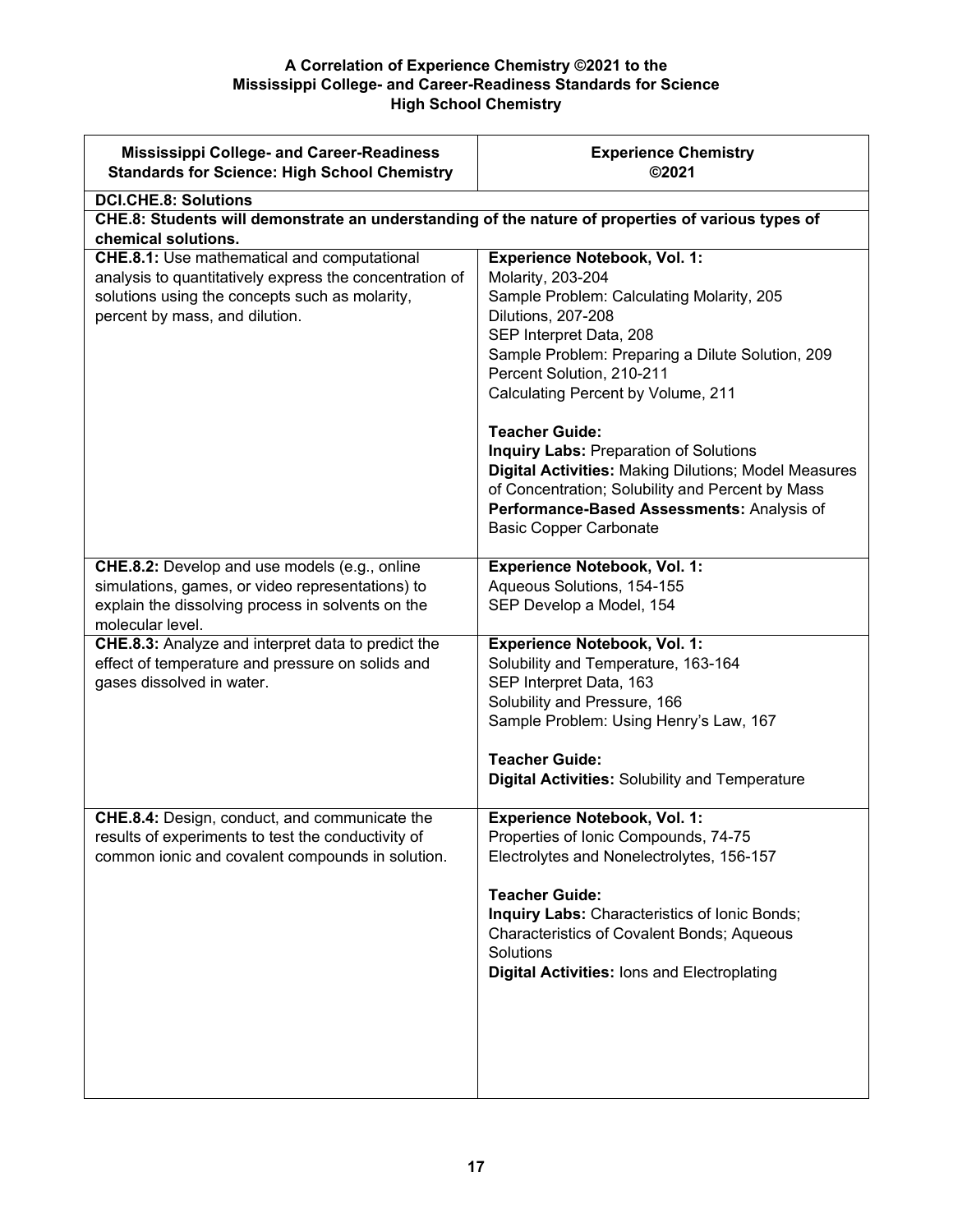| <b>Mississippi College- and Career-Readiness</b><br><b>Standards for Science: High School Chemistry</b>                                                                                      | <b>Experience Chemistry</b><br>©2021                                                                                                                                                                                                                                                                                                                                                                                                                                                                                      |
|----------------------------------------------------------------------------------------------------------------------------------------------------------------------------------------------|---------------------------------------------------------------------------------------------------------------------------------------------------------------------------------------------------------------------------------------------------------------------------------------------------------------------------------------------------------------------------------------------------------------------------------------------------------------------------------------------------------------------------|
| <b>CHE.8.5:</b> Use mathematical and computational<br>analysis to analyze molarity, molality, dilution, and<br>percentage dilution problems.                                                 | <b>Experience Notebook, Vol. 1:</b><br>Molarity, 203-204<br>Sample Problem: Calculating Molarity, 205<br>Sample Problem: Calculating Moles of Solute in<br>Solution, 206<br>Dilutions, 207-208<br>SEP Interpret Data, 208<br>Sample Problem: Preparing a Dilute Solution, 209<br><b>Teacher Guide:</b><br><b>Inquiry Labs: Preparation of Solutions</b><br><b>Digital Activities: Making Dilutions; Model Measures</b><br>of Concentration<br>Performance-Based Assessments: Analysis of<br><b>Basic Copper Carbonate</b> |
| CHE.8.6: Design, conduct, and communicate the<br>results of experiments to produce a specified volume<br>of a solution of a specific molarity, and dilute a<br>solution of a known molarity. | <b>Experience Notebook, Vol. 1:</b><br>SEP Carrying out Investigations, 204<br>SEP Plan an Investigation, 212<br><b>Teacher Guide:</b><br><b>Inquiry Labs: Preparation of Solutions</b><br><b>Digital Activities: Making Dilutions</b>                                                                                                                                                                                                                                                                                    |
| <b>CHE.8.7:</b> Use mathematical and computational<br>analysis to predict the results of reactions using the<br>concentration of solutions (i.e., solution<br>stoichiometry).                | <b>Experience Notebook, Vol. 1:</b><br>Molarity, 203-204<br>Sample Problem: Calculating Molarity, 205<br>A Roadmap for Solving Stoichiometric Problems, 266                                                                                                                                                                                                                                                                                                                                                               |
| CHE.8.8: Investigate parts per million and/or parts<br>per billion as it applies to environmental concerns in<br>your geographic region, and reference laws that<br>govern these factors.    | <b>Experience Notebook, Vol. 1:</b><br>Aqueous Solutions, 154-155<br>Molarity, 203-204                                                                                                                                                                                                                                                                                                                                                                                                                                    |
| <b>DCI.CHE.9: Acids and Bases (Enrichment)</b><br>CHE.9: Students will understand the nature and properties of acids, bases, and salt solutions.                                             |                                                                                                                                                                                                                                                                                                                                                                                                                                                                                                                           |
| CHE.9.1: Analyze and interpret data to describe the<br>properties of acids, bases, and salts.                                                                                                | <b>Experience Notebook, Vol. 2:</b><br>Properties of Acids, Bases, and Salts, 194<br><b>Teacher Guide:</b><br>Digital Activities: Compare pH of Everyday<br>Solutions                                                                                                                                                                                                                                                                                                                                                     |
| <b>CHE.9.2:</b> Analyze and interpret data to identify<br>differences between strong and weak acids and<br>bases (i.e., dissociation).                                                       | <b>Experience Notebook, Vol. 2:</b><br>Strong Acids and Bases, 203<br>Weak Acids, 204-205<br>Weak Bases, 206-207                                                                                                                                                                                                                                                                                                                                                                                                          |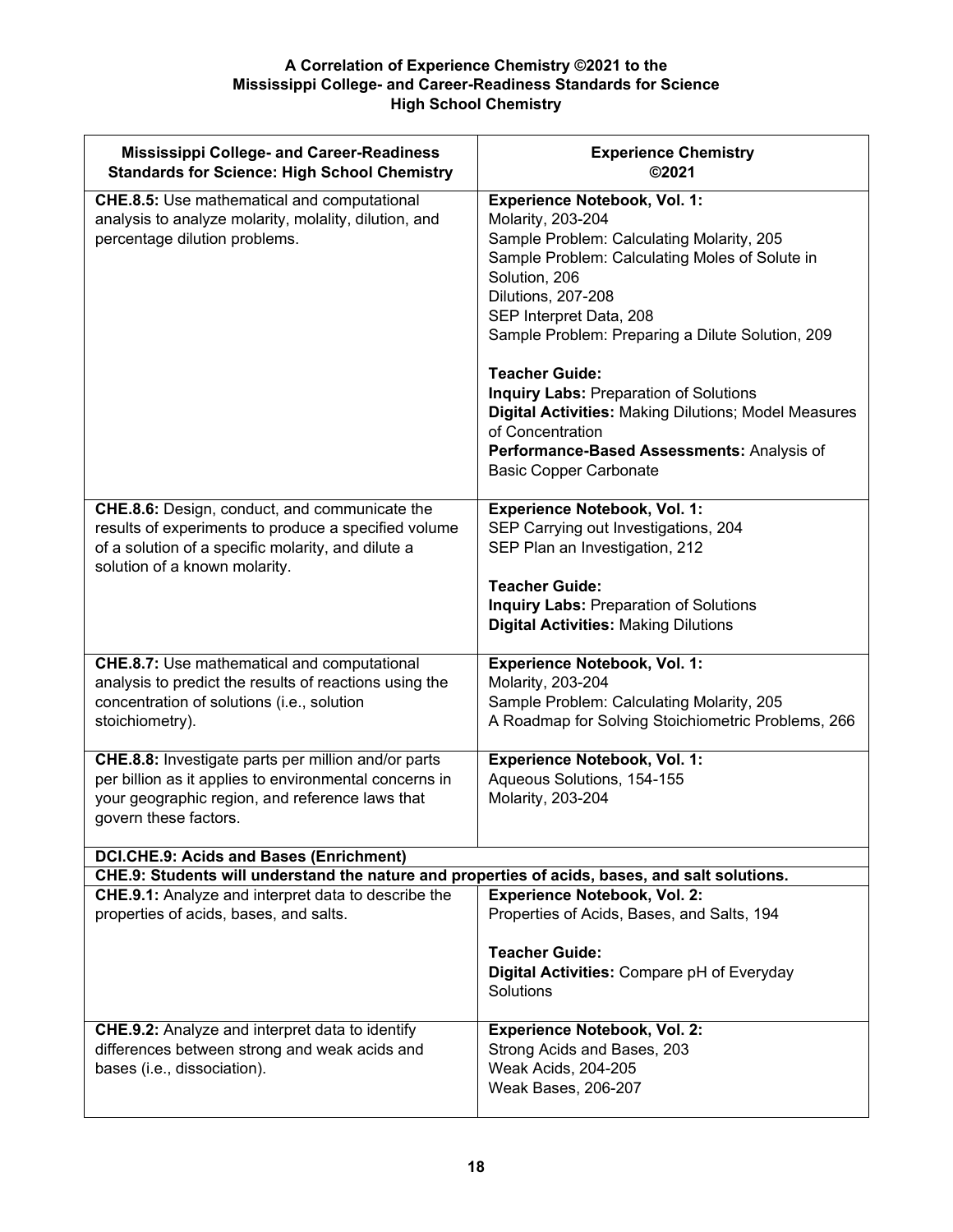| <b>Mississippi College- and Career-Readiness</b><br><b>Standards for Science: High School Chemistry</b>                | <b>Experience Chemistry</b><br>©2021                                                                                                                                                                                                                                                                                                                                             |
|------------------------------------------------------------------------------------------------------------------------|----------------------------------------------------------------------------------------------------------------------------------------------------------------------------------------------------------------------------------------------------------------------------------------------------------------------------------------------------------------------------------|
|                                                                                                                        | <b>Teacher Guide:</b><br><b>Inquiry Labs: Measure Acid Strength</b><br>Digital Activities: Exploring Acid Strength and<br>Concentration; Conductivity of Strong and Weak<br>Acids; Interpret Ionization Constant Data                                                                                                                                                            |
| <b>CHE.9.3:</b> Plan and conduct investigations using the<br>pH scale to classify acid and base solutions.             | Teacher Guide:<br>Inquiry Labs: Measuring pH with Indicators                                                                                                                                                                                                                                                                                                                     |
| <b>CHE.9.4:</b> Analyze and evaluate the Arrhenius,<br>Bronsted-Lowry, and Lewis acid-base definitions.                | <b>Experience Notebook, Vol. 2:</b><br>Defining Acids and Bases, 195-197<br>SEP Construct an Explanation, 197<br><b>Teacher Guide:</b><br><b>Digital Activities: Compare Acid-Base Models</b>                                                                                                                                                                                    |
| <b>CHE.9.5:</b> Use mathematical and computational<br>thinking to calculate pH from the hydrogen-ion<br>concentration. | <b>Experience Notebook, Vol. 2:</b><br>Calculating pH, 199-200<br>Sample Problem: Calculating pH from H <sub>3</sub> O <sup>+</sup><br>Concentration, 201                                                                                                                                                                                                                        |
| CHE.9.6: Obtain, evaluate, and communicate<br>information about how buffers stabilize pH in acid-<br>base reactions.   | <b>Experience Notebook, Vol. 2:</b><br>Example of a Buffer System, 222<br>Buffer Solutions, 223-224<br>CCC Cause and Effect, 224<br>Buffer Capacity and Range, 225<br>Revisit Investigative Phenomenon, 226<br><b>Teacher Guide:</b><br>Inquiry Labs: Analysis of Buffer Solutions and<br>Ranges<br>Digital Activities: Explore Buffer Systems; Compare<br><b>Buffer Systems</b> |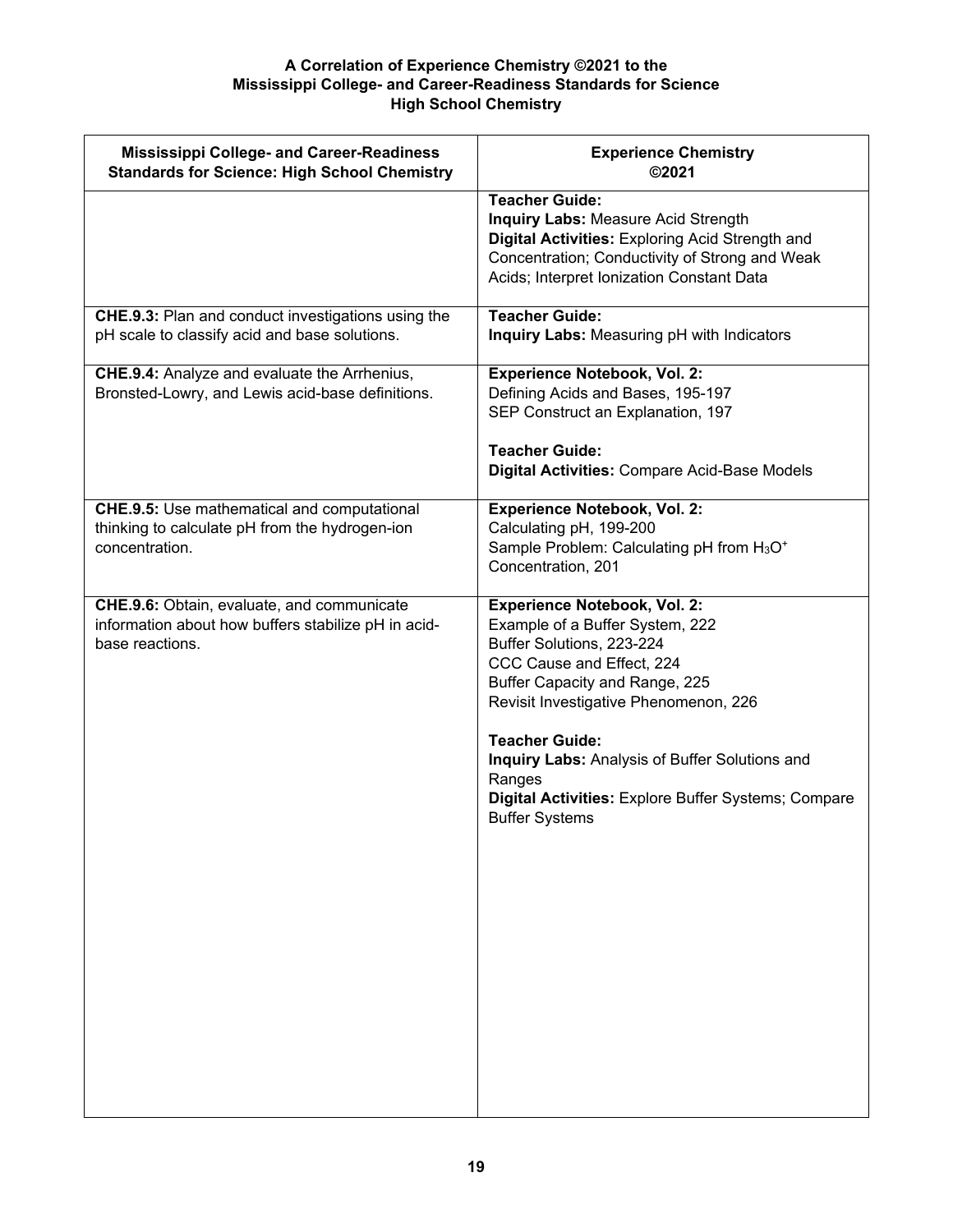| <b>Mississippi College- and Career-Readiness</b><br><b>Standards for Science: High School Chemistry</b>                                                                                                                              | <b>Experience Chemistry</b><br>©2021                                                                                                                                                                                                                                                                                                                                                                                                                                                                                                                                                                                                                                                                                                                                                                                     |
|--------------------------------------------------------------------------------------------------------------------------------------------------------------------------------------------------------------------------------------|--------------------------------------------------------------------------------------------------------------------------------------------------------------------------------------------------------------------------------------------------------------------------------------------------------------------------------------------------------------------------------------------------------------------------------------------------------------------------------------------------------------------------------------------------------------------------------------------------------------------------------------------------------------------------------------------------------------------------------------------------------------------------------------------------------------------------|
| DCI.CHE.10: Thermochemistry (Enrichment)                                                                                                                                                                                             |                                                                                                                                                                                                                                                                                                                                                                                                                                                                                                                                                                                                                                                                                                                                                                                                                          |
| CHE.10: Students will understand that energy is exchanged or transformed in all chemical reactions.                                                                                                                                  |                                                                                                                                                                                                                                                                                                                                                                                                                                                                                                                                                                                                                                                                                                                                                                                                                          |
| CHE.10.1: Construct explanations to explain how<br>temperature and heat flow in terms of the motion of<br>molecules (or atoms).                                                                                                      | <b>Experience Notebook, Vol. 1:</b><br>Systems and Surroundings, 283<br>SEP Develop a Model, 283                                                                                                                                                                                                                                                                                                                                                                                                                                                                                                                                                                                                                                                                                                                         |
| CHE.10.2: Classify chemical reactions and phase<br>changes as exothermic or endothermic based on<br>enthalpy values. Use a graphical representation to<br>illustrate the energy changes involved.                                    | <b>Experience Notebook, Vol. 1:</b><br>Energy of Reactions, 223-224<br>Bond Enthalpy, 285-286<br>SEP Use a Model, 286<br>Representations of Enthalpy, 288<br>SEP Communicate Information, 288<br>Revisit Investigative Phenomenon, 290<br><b>Teacher Guide:</b><br><b>Digital Activities: Energy Changes in Reactions</b><br>Performance-Based Assessments: Enthalpy of a<br><b>Neutralization Reaction</b>                                                                                                                                                                                                                                                                                                                                                                                                              |
| <b>CHE.10.3:</b> Analyze and interpret data from energy<br>diagrams and investigations to support claims that<br>the amount of energy released or absorbed during a<br>chemical reaction depends on changes in total bond<br>energy. | <b>Experience Notebook, Vol. 1:</b><br>Bond Enthalpy, 285-286<br>SEP Use a Model, 286<br>Revisit Investigative Phenomenon, 290<br><b>Teacher Guide:</b><br><b>Digital Activities: Energy in Reactions</b>                                                                                                                                                                                                                                                                                                                                                                                                                                                                                                                                                                                                                |
| <b>CHE.10.4:</b> Use mathematical and computational<br>thinking to solve problems involving heat flow and<br>temperature changes, using known values of specific<br>heat and latent heat of phase change.                            | <b>Experience Notebook, Vol. 1:</b><br>Sample Problem: Using Enthalpy of Reaction to<br>Calculate Enthalpy Change, 289<br>SEP Use Mathematics, 292<br>Sample Problem: Calculating the Standard Enthalpy<br>of Reaction, 295<br>Sample Problem: Calculating the Enthalpy Change in<br>Solution Formation, 297<br>Revisit Investigative Phenomenon, 298<br>Sample Problem: Using the Heat of Fusion in Phase-<br>Change Calculations, 301<br>Sample Problem: Using the Heat of Vaporization in<br>Phase-Change Calculations, 303<br><b>Teacher Guide:</b><br>Inquiry Labs: The Thermodynamics of Hand<br>Warmers; Hess's Law and the Combustion of a<br>Metal; The Heat of Melting Ice<br><b>Digital Activities:</b> Energy in Reactions<br>Performance-Based Assessments: Enthalpy of a<br><b>Neutralization Reaction</b> |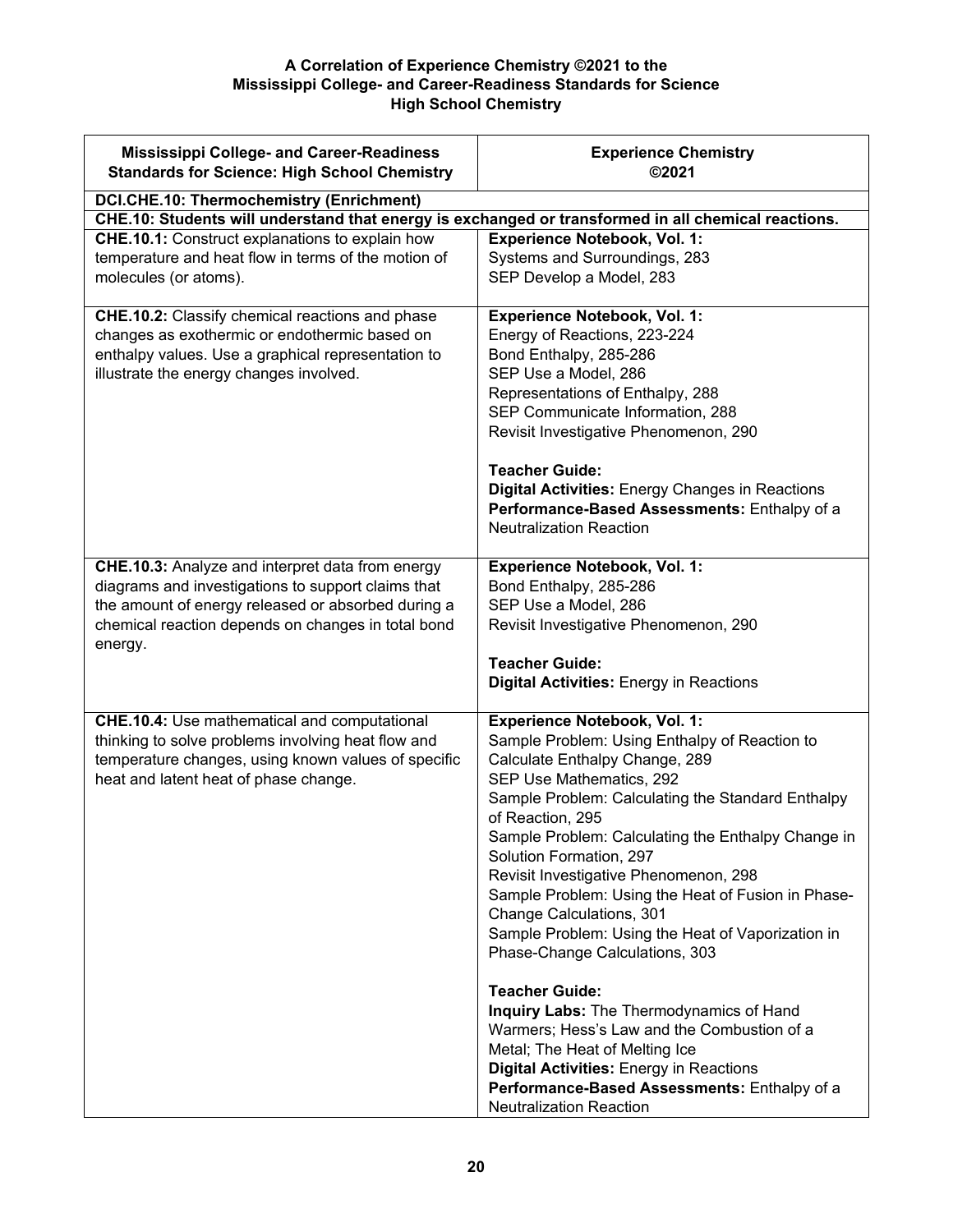| <b>Mississippi College- and Career-Readiness</b><br><b>Standards for Science: High School Chemistry</b>                                                                                                                                                            | <b>Experience Chemistry</b><br>©2021                                                                                                                                                                                                                                                                                                                                                       |
|--------------------------------------------------------------------------------------------------------------------------------------------------------------------------------------------------------------------------------------------------------------------|--------------------------------------------------------------------------------------------------------------------------------------------------------------------------------------------------------------------------------------------------------------------------------------------------------------------------------------------------------------------------------------------|
| <b>DCI.CHE.11: Equilibrium (Enrichment)</b><br>CHE.11: Students will understand that chemical equilibrium is a dynamic process at the molecular                                                                                                                    |                                                                                                                                                                                                                                                                                                                                                                                            |
| level.<br><b>CHE.11.1:</b> Construct explanations to explain how to<br>use Le Chatelier's principle to predict the effect of<br>changes in concentration, temperature, and pressure.                                                                               | <b>Experience Notebook, Vol. 2:</b><br>Le Châtelier's Principle, 176<br>How Concentration Affects Equilibrium, 177<br>How Pressure Affects Equilibrium, 178<br>How Temperature Affects Equilibrium, 179<br>CCC Stability and Change, 179<br><b>Teacher Guide:</b><br>Inquiry Labs: Explore Chemical Equilibrium<br><b>Performance-Based Assessments: Reaction Rates</b><br>and Dissolution |
| <b>CHE.11.2:</b> Predict when equilibrium is established in<br>a chemical reaction.                                                                                                                                                                                | <b>Experience Notebook, Vol. 2:</b><br>Chemical Equilibrium, 175<br>Le Châtelier's Principle, 176<br>CCC Cause and Effect, 176<br><b>Teacher Guide:</b><br><b>Inquiry Labs: Explore Chemical Equilibrium</b><br><b>Digital Activities: Equilibrium Shifting</b>                                                                                                                            |
| <b>CHE.11.3:</b> Use mathematical and computational<br>thinking to calculate an equilibrium constant<br>expression for a reaction.                                                                                                                                 | <b>Experience Notebook, Vol. 2:</b><br>Chemical Equilibrium, 175<br><b>Teacher Guide:</b><br><b>Inquiry Labs: Explore Chemical Equilibrium</b><br><b>Digital Activities: Equilibrium Shifting</b>                                                                                                                                                                                          |
| <b>DCI.CHE.12: Organic Nomenclature (Enrichment)</b><br>CHE.12: Students will understand that the bonding characteristics of carbon allow the formation of                                                                                                         |                                                                                                                                                                                                                                                                                                                                                                                            |
| many different organic molecules with various sizes, shapes, and chemical properties.<br>CHE.12.1: Construct explanations to explain the                                                                                                                           | <b>Experience Notebook, Vol. 2:</b>                                                                                                                                                                                                                                                                                                                                                        |
| bonding characteristics of carbon that result in the<br>formation of basic organic molecules.                                                                                                                                                                      | Carbon Bonding, 312                                                                                                                                                                                                                                                                                                                                                                        |
| <b>CHE.12.2:</b> Obtain information to communicate the<br>system used for naming the basic linear<br>hydrocarbons and isomers that contain single bonds,<br>simple hydrocarbons with double and triple bonds,<br>and simple molecules that contain a benzene ring. | <b>Experience Notebook, Vol. 2:</b><br>Representing Hydrocarbons, 313<br>Hydrocarbon Structures, 314<br>Alkanes, 315<br>Alkenes and Alkynes, 318<br>Isomers, 320-321<br>Cyclic Hydrocarbons, 322-323                                                                                                                                                                                       |